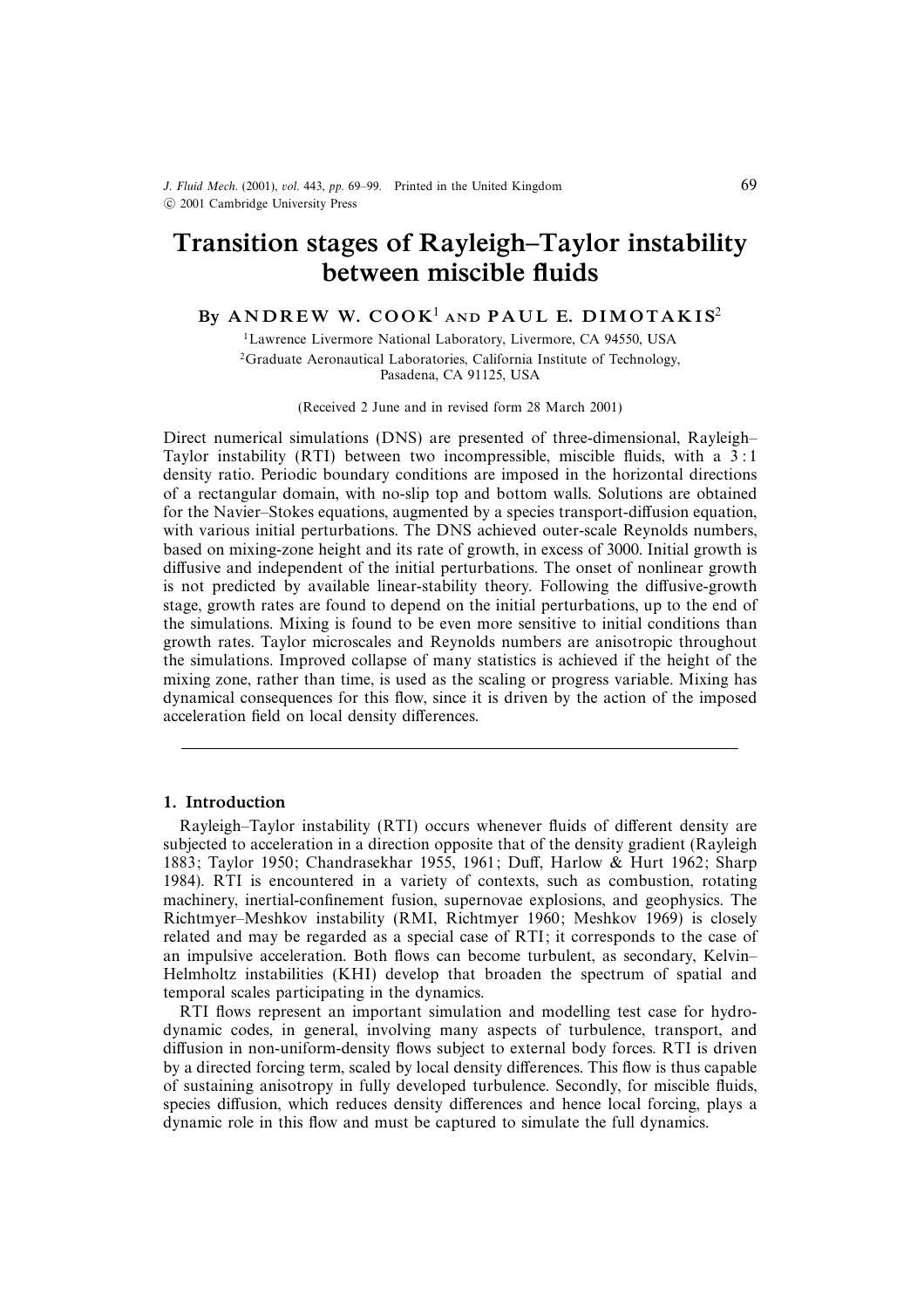One class of models for RTI in the turbulent regime assumes that the mixing zone grows quadratically in time (Annuchina et al. 1978; Read 1984; Youngs 1984, 1989). For a constant and uniform acceleration, g, the vertical penetration,  $h<sub>b</sub>(t)$ , of the light fluid into the heavy fluid (dubbed 'bubbles'), is modelled as

$$
h_{\rm b}(t) \simeq \alpha_{\rm b} \mathscr{A}gt^2. \tag{1a}
$$

The penetration,  $h_s(t)$ , of the advancing heavy into light fluid ('spikes'), is similarly modelled

$$
h_{\rm s}(t) \simeq -\alpha_{\rm s} \mathscr{A}gt^2, \tag{1b}
$$

where the subscripts b and s denote bubbles and spikes, and  $\alpha_b$  and  $\alpha_s$  are model constants. The parameter  $\mathscr A$  in (1) is the Atwood number, defined as

$$
\mathscr{A} \equiv \frac{\rho_2 - \rho_1}{\rho_2 + \rho_1} = \frac{R - 1}{R + 1}, \quad R = \frac{\rho_2}{\rho_1},
$$
 (2)

with  $\rho_2$  and  $\rho_1$  the densities of the heavy and light fluids, respectively. The total extent,  $h(t)$ , of the RTI mixing zone can be defined as

$$
h(t) = h_{b}(t) - h_{s}(t),
$$
\n(3*a*)

and, from (1),

$$
h(t) \simeq \alpha \mathscr{A}gt^2,\tag{3b}
$$

where  $\alpha = \alpha_b + \alpha_s$ . The rate of growth of the mixing zone can then be estimated by

$$
\dot{h} = \frac{\mathrm{d}h}{\mathrm{d}t} = 2\alpha \mathscr{A}gt = 2(\alpha \mathscr{A}gh)^{1/2}.
$$
 (3c)

As discussed by Dimonte & Schneider (2000), experimental and computational estimates for  $\alpha$  span a fairly large range,  $0.01 \le \alpha \le 0.07$ .

A heuristic model for the growth of the mixing zone can be outlined as follows. The advancement of RTI bubbles and spikes in the respective pure fluids may be viewed as the result of a buoyancy force scaled by the density difference across the corresponding front, i.e.

$$
\bar{\rho}\frac{\mathrm{d}u_i}{\mathrm{d}t} = \bar{\rho}\frac{\mathrm{d}\dot{h}_i}{\mathrm{d}t} \simeq \pm \alpha_i \Delta \rho g,\tag{4a}
$$

where  $\bar{\rho} = (\rho_2 + \rho_1)/2$  and  $\Delta \rho = \rho_2 - \rho_1$ , for  $i =$  b, s, corresponding to bubbles and spikes, respectively, with the  $\alpha_i$  representing suitable model constants. Integrating once yields

$$
\dot{h}_i \simeq \pm \alpha_i \frac{\Delta \rho}{\bar{\rho}} g(t + t_{i0}),\tag{4b}
$$

and again,

$$
h_i \simeq \pm \alpha_i \mathscr{A} g(t + t_{i0})^2 + h_{i0}, \qquad (4c)
$$

with  $\mathcal{A} = \Delta \rho/(2\bar{\rho})$ , as in (2), and  $t_{i0}$  and  $h_{i0}$  integration constants. This recovers (3b), via  $(3a)$ , within the undetermined integration constants. The validity of such a scaling argument hinges on a few implicit assumptions, e.g. that the density difference across the advancing fronts be constant and that the flow structure in the vicinity of the fronts, as scaled by the mixing-zone extent, h, be self-similar.

Growth models with additional flexibility have been proposed to accommodate the initial perturbation amplitude as well as pressure and other drag components on the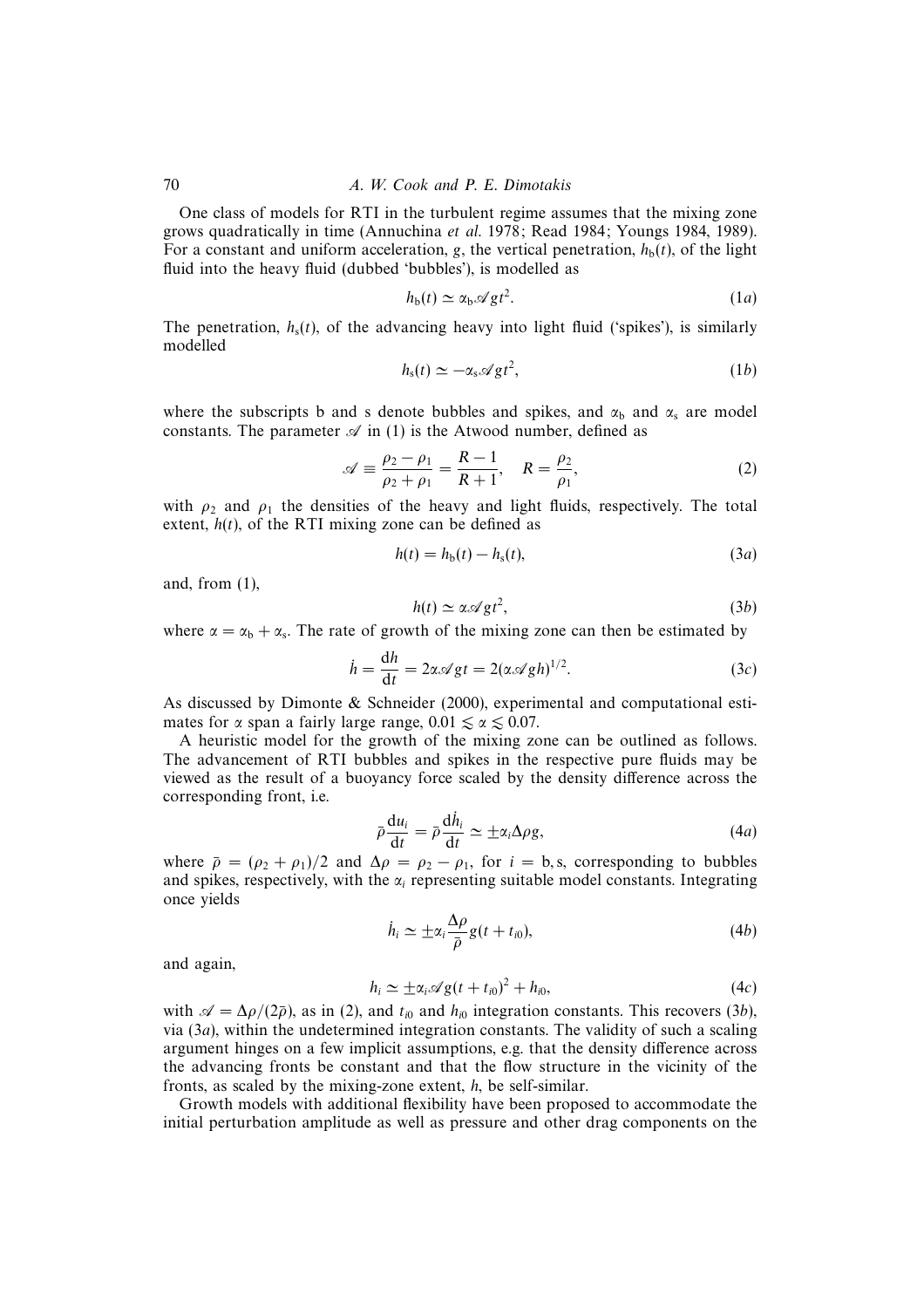advancing structures. In these, the respective front velocities are modelled as

$$
\frac{\mathrm{d}\dot{h}_i}{\mathrm{d}t} \simeq \beta_i \mathscr{A}g - C_i \frac{\dot{h}_i |\dot{h}_i|}{h_i}.\tag{5a}
$$

The model coefficients,  $\beta_i$  and  $C_i$ , in this expression are reported to depend on the density ratio, R, and  $h_b/h_s$ . If  $\beta_i$  and  $C_i$  are approximated as constants, the previous model parameters are given by

$$
\alpha_i = \frac{\beta_i}{2(1 + 2C_i)},\tag{5b}
$$

and  $(5a, b)$  yields the approximate solution

$$
h_i(t) \simeq \alpha_i \mathscr{A} g\{t + [1 - \psi_i(t)]t_{i0}\}^2, \tag{5c}
$$

where  $t_{i0} = \sqrt{h_{i0}/(\alpha_i \mathcal{A}g)}$  and  $\psi_{i0} \ll t/t_{i0} + 1$  (Dimonte & Schneider 2000), i.e. the same basic result as the scaling argument outlined in (4).

Experimental evidence and numerical simulations of this phenomenon to date have not provided unambiguous support for these model expressions, with variations reportedly dependent on Atwood number (e.g. Dalziel, Linden & Youngs 1999), initial perturbations (Linden, Redondo & Youngs 1994), geometry (Andrews & Spalding 1990), and profile of the density interface (Young et al. 2001). Even less is known about the behaviour for the evolution with variable acceleration,  $g = g(t)$ , as well as the behaviour in fully developed turbulent flow.

Generally, the growth of the RTI mixing zone between viscous and miscible fluids with light and heavy fluid viscosities  $\mu_1$ ,  $\mu_2$ , respectively, and a (binary) diffusivity  $\mathcal{D}$ , in a domain of transverse extent, L, subject to initial perturbations of a characteristic (dominant-mode) wavelength,  $\lambda_c$ , can be parameterized as,

$$
h(t) = \text{fn}(L, g, t, \lambda_c, \rho_1, \rho_2, \mu_1, \mu_2, \mathcal{D}), \tag{6a}
$$

or, relating the seven possible (but non-unique) dimensionless groups,

$$
h(t)/L = f[t/\tau, L/\lambda_c, R, \mu_2/\mu_1, Re_h, Sc]
$$
 (6b)

with  $R$  as in  $(2)$ ,

$$
\tau = \left(\frac{L}{\mathscr{A}g}\right)^{1/2} \tag{6c}
$$

a characteristic time,

$$
Re_h = \frac{\bar{\rho} \dot{h}h}{\bar{\mu}} \tag{6d}
$$

the outer-scale Reynolds number of the evolving flow, with  $\bar{\rho}$  as in (4a) and  $\bar{\mu} =$  $(\mu_1 + \mu_2)/2$ , and

$$
Sc = \frac{\bar{\mu}}{\bar{\rho}\mathcal{D}} = \frac{v}{\mathcal{D}}
$$
 (6*e*)

the Schmidt number.

In the limit of  $Re_h \gg 1$  and  $Sc \approx 1$ , it may be possible to neglect viscous and diffusive effects, removing  $Re_h$  and Sc as important parameters. If the parameterization in the density ratio is captured by the characteristic time scale,  $\tau$  (6c), in which case R would not enter as an independent dimensionless parameter, then we must have  $h/L \simeq f(t/\tau)$ . Quadratic growth may then be expected if, in addition,  $L/\lambda_c \gg 1$ , or if  $h/L \ll 1$ , in which case the transverse extent, L, will not be felt. This leads to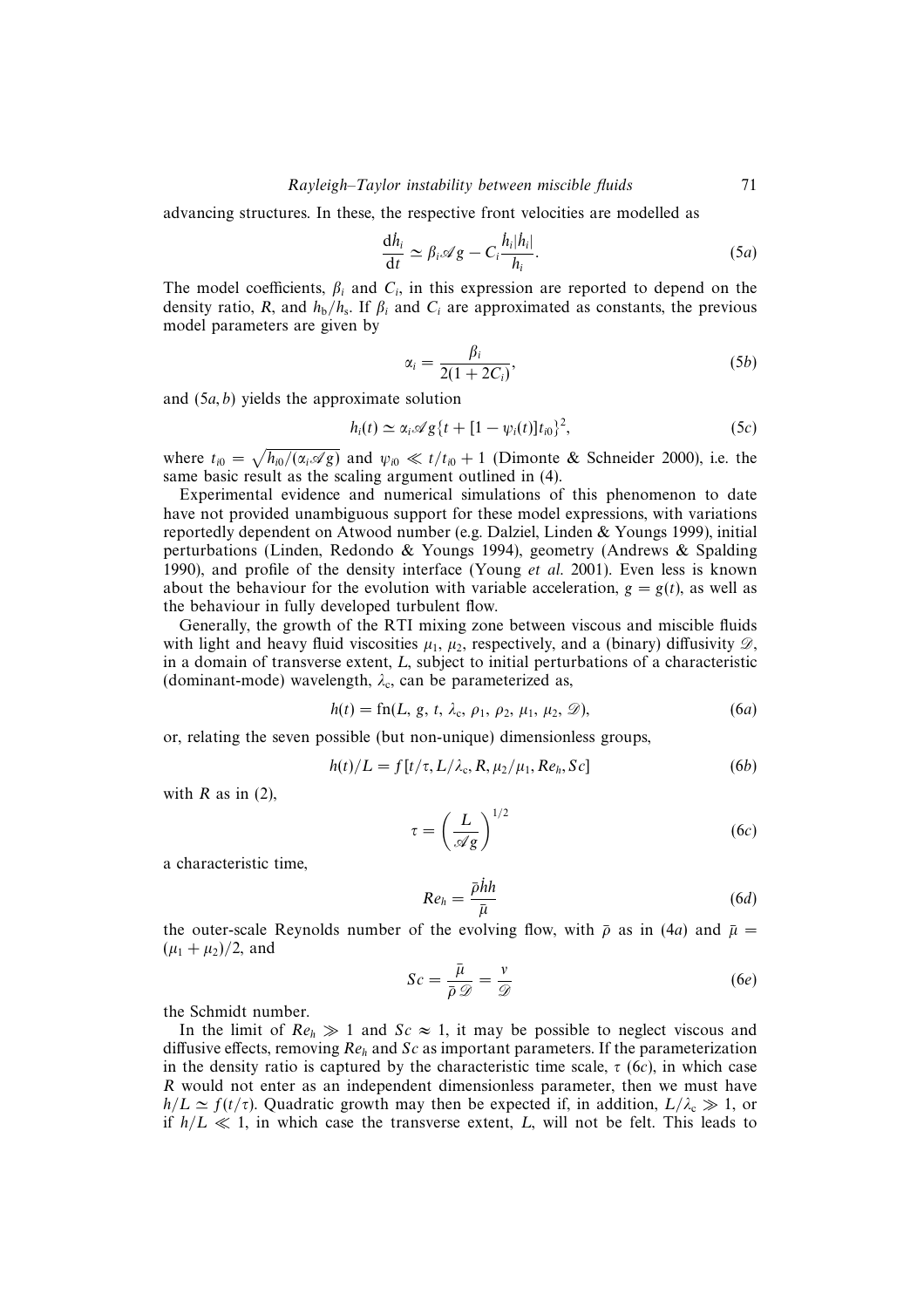$h/L \propto (t/\tau)^2$  as the only possibility that removes L from the dynamics, and (3b) is recovered.

This paper addresses some of the scaling issues, to the extent feasible by direct numerical simulation (DNS), focusing on the effect of initial conditions on the growth and development of the Rayleigh–Taylor mixing zone. The effects are studied by comparing the response to different perturbations of the initial diffusion interface, each characterized by a different dominant wavenumber,  $k_c$ . In particular, the perturbation spectra are chosen to have dominant wavenumbers smaller than, comparable to, and higher than the most unstable wavenumbers, according to the Duff et al. (1962) linear stability theory.

## 2. Problem description

We report on a study of incompressible RTI flow, with a density ratio,  $R = \rho_2/\rho_1 =$ 3, in a rectangular parallelepiped with square cross-section, subject to an acceleration field in the negative-z direction, i.e.

$$
g = -\hat{z}g. \tag{7}
$$

The flow is investigated through DNS by solving the Navier–Stokes and species transport-diffusion equations.

Diffusion between the two miscible fluids is modelled as Fickian, i.e. with a diffusive mass flux of the heavy fluid given by

$$
\dot{\mathbf{j}}(\mathbf{x},t) = -\rho \mathscr{D}\nabla Y(\mathbf{x},t) = -\frac{\rho_1 \rho_2}{\rho} \mathscr{D}\nabla X(\mathbf{x},t),\tag{8}
$$

where  $\rho = \rho(x, t)$  is the fluid density,  $\mathcal{D}$  is the binary species diffusivity (6*a*), and  $Y(x, t)$  and  $X(x, t)$  are the heavy-fluid mass fraction and mole fraction, respectively. These are related to density by

$$
X(\mathbf{x},t) = \frac{\rho(\mathbf{x},t) - \rho_1}{\rho_2 - \rho_1},\tag{9a}
$$

$$
\frac{1}{\rho(\mathbf{x},t)} = \frac{Y(\mathbf{x},t)}{\rho_2} + \frac{1 - Y(\mathbf{x},t)}{\rho_1},\tag{9b}
$$

with  $\rho Y = \rho_2 X$ . Incompressible (uniform number density) fluids are assumed with density fluctuations arising solely from composition variations.

In the simulations presented here, the flow is followed well past the linear-growth regime. Simulation and flow parameters are selected such that spectral resolution limitations towards the end of the simulations are encountered before the RTI mixing zone is affected by the upper or lower walls.

The range of length scales can be characterized by the outer-scale Reynolds number,  $Re_h$  (6d). In simulations of viscous/diffusive flow,  $Re_h$  must be high enough for viscous effects to be relatively unimportant.

## 2.1. Governing equations

Choosing the light-fluid density,  $\rho_1$ , the length  $\ell = L/(2\pi)$ , and the acceleration magnitude, g, as the scaling parameters, the dimensionless equations governing the flow may be written as (cf. Sandoval 1995),

$$
\frac{\partial \rho}{\partial t} + \frac{\partial \rho u_j}{\partial x_j} = 0, \tag{10}
$$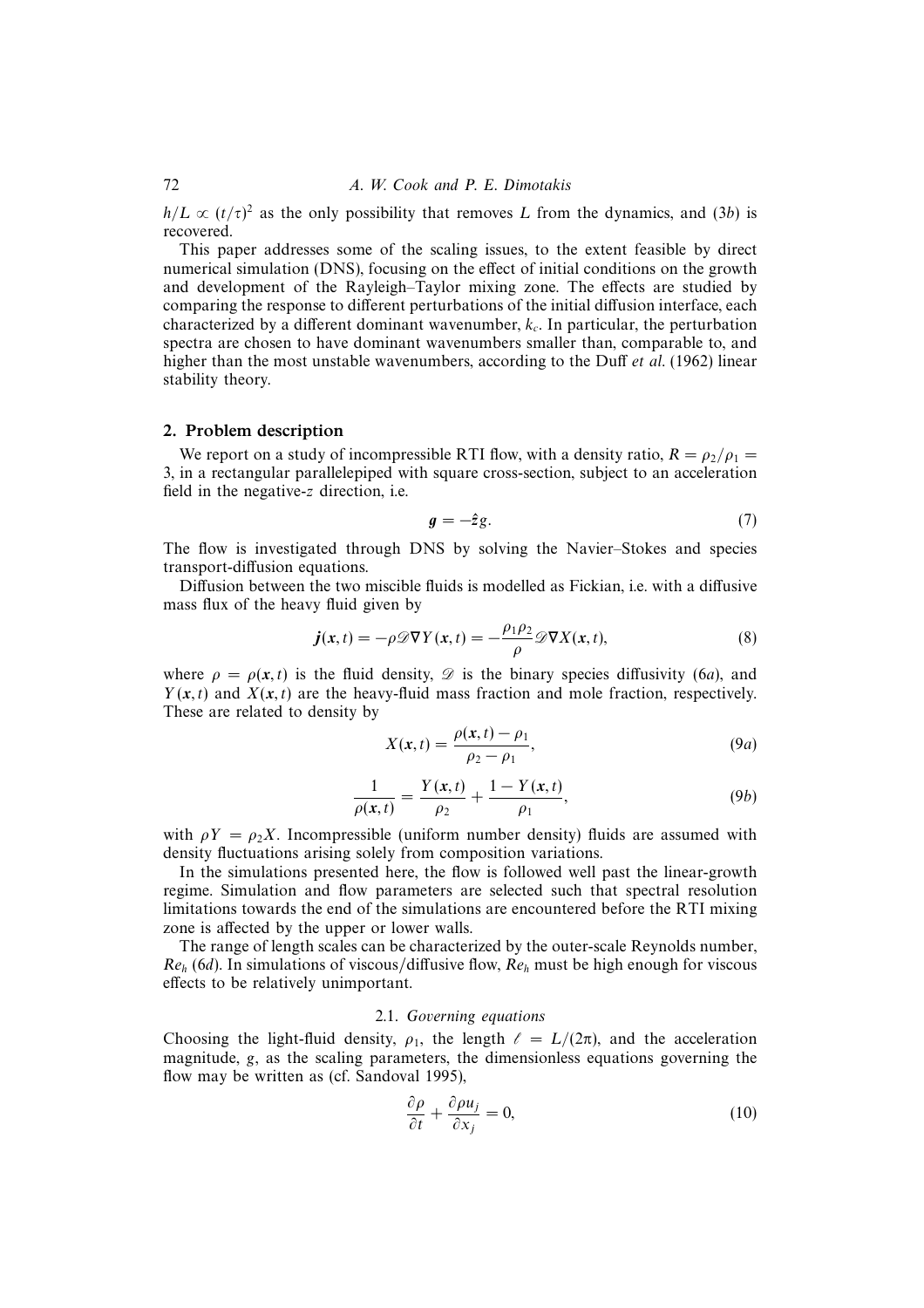where  $\rho$  is the fluid-mixture density, scaled by  $\rho_1$ ; *t* is time, scaled by  $\sqrt{\ell/g}$ ; *u* =  $(u_1, u_2, u_3)=(u, v, w)$  is the velocity vector, scaled by  $U = \sqrt{g\ell}$ ;  $x = (x_1, x_2, x_3)$  $(x, y, z)$  is the Cartesian coordinate vector, scaled by  $\ell$ ;

$$
\frac{\partial \rho u_i}{\partial t} + \frac{\partial \rho u_i u_j}{\partial x_j} = -\frac{\partial p}{\partial x_i} + \frac{\partial \tau_{ij}}{\partial x_j} - \rho \delta_{i3},\tag{11a}
$$

where p is the pressure, scaled by  $\rho_1 U^2$ , with

$$
\tau_{ij} = \frac{1}{Re} \left[ \frac{\partial u_i}{\partial x_j} + \frac{\partial u_j}{\partial x_i} - \frac{2}{3} (\nabla \cdot \mathbf{u}) \delta_{ij} \right]
$$
(11*b*)

the scaled stress tensor, where  $Re = \rho_1 / U / \mu$  is the scaling Reynolds number, with  $\mu$  a viscosity discussed below. In this non-dimensionalization, the Froude number,  $Fr = U/\sqrt{g\ell}$ , whose square typically divides the last term in (11*a*), is identically equal to unity and does not enter as a parameter.

The species-transport equation, with Fickian fluxes (8) and no interfacial surface tension, is given by

$$
\frac{\partial \rho Y}{\partial t} + \frac{\partial \rho u_j Y}{\partial x_j} = \frac{1}{Pe} \frac{\partial}{\partial x_j} \left( \rho \frac{\partial Y}{\partial x_j} \right),\tag{12a}
$$

where

$$
Pe \equiv \frac{U\ell}{\mathcal{D}} = ReSc \tag{12b}
$$

is the scaling Péclet number (for mass diffusion). This formulation is appropriate for an ideal gas, for example, in the limit of  $k_BT$  large compared to the difference in potential energy of molecules at the top and bottom of the flow domain.

The fluids are chosen with matched viscosities, i.e.  $\mu_1 = \mu_2 = \mu = \bar{\mu}$  (6d, e), and therefore have different kinematic viscosities, i.e.  $v_2 = \mu_2/\rho_2 = v_1/R$ . Choosing  $\mathcal{D} = \mu/\rho_1 = v_1 = v$ , we then also have  $Sc = 1$ , approximating gas-phase mixing. The scaling Péclet number  $(12b)$  is then equal to the scaling Reynolds number.

Anticipating late-time spatial-resolution requirements, the dimensional value of  $\mu$ is chosen so as to yield a scaling Reynolds number given by

$$
Re = \frac{\rho_1 \ell U}{\mu} = \left(\frac{\ell}{\Delta_{xy}}\right)^{4/3},\tag{13}
$$

with  $\Delta_{xy} = L/N_{xy} = 2\pi \ell/N_{xy}$ , the horizontal grid spacing, and  $N_{xy} = 256$  the number of grid points along each horizontal direction. With these choices, the (fixed) scaling Reynolds number is equal to  $Re \simeq 140.2$  and the outer-scale Reynolds number (6d) is given by

$$
Re_h = \frac{\bar{\rho}hh}{\mu} = 4\pi Re \frac{h}{U} \frac{h}{L}.
$$
\n(14)

The specific-volume (9), continuity (10), and species-transport (12) equations imply a divergent velocity field (Sandoval 1995),

$$
\nabla \cdot \mathbf{u} = -\frac{1}{Pe} \nabla \cdot \left(\frac{1}{\rho} \nabla \rho\right). \tag{15}
$$

Expanding the second term in (10) and combining with (15) yields a non-zero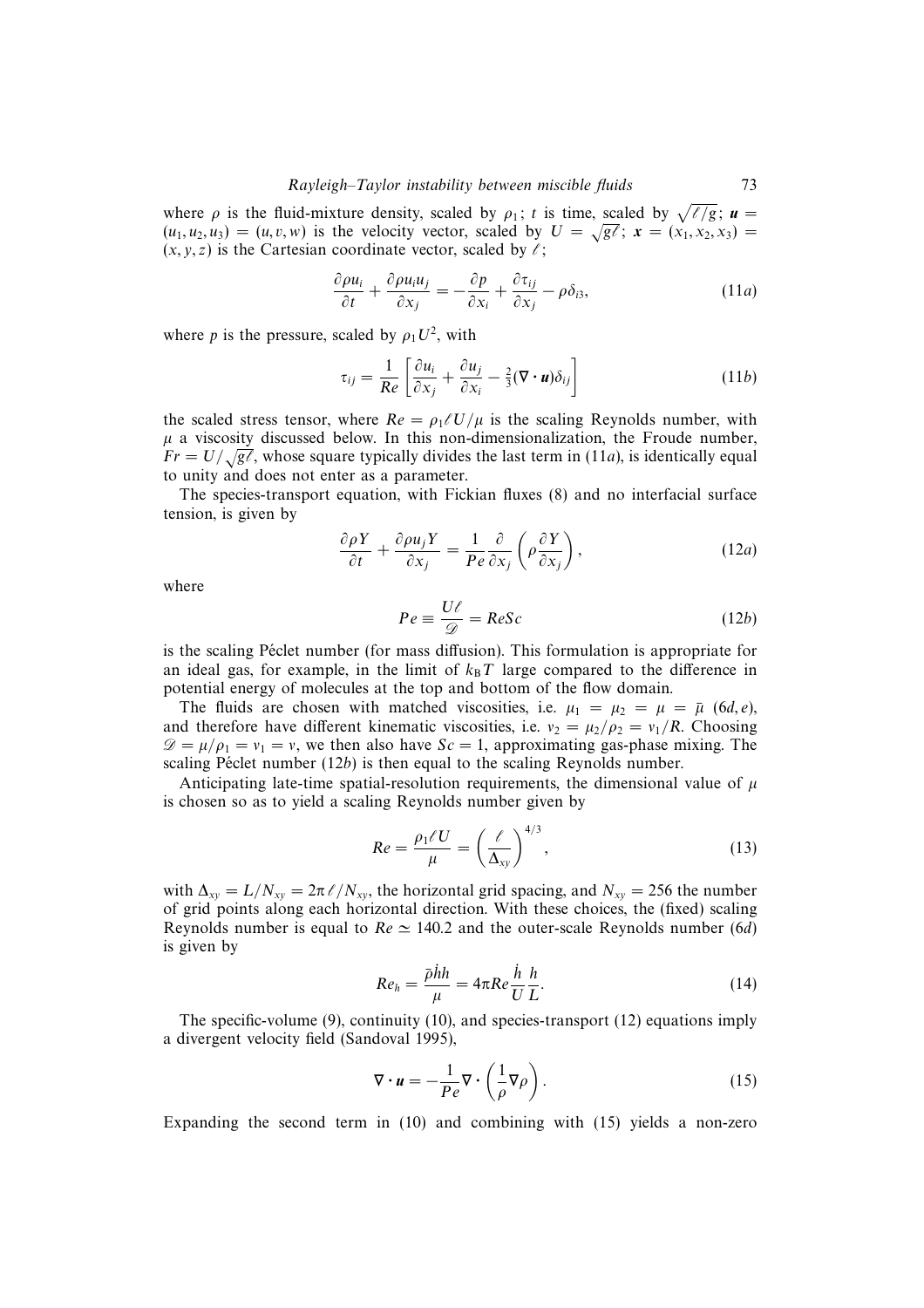

FIGURE 1. Initial interfacial perturbation field (18),  $\zeta(x, y)$ , for Cases A (a), B (b), and C (c). Deep blue:  $X \le 0.35$ ; green:  $X = 0.5$ ; red:  $X \ge 0.65$ .

dilatation field, i.e.

$$
\frac{\partial \rho}{\partial t} = -\boldsymbol{u} \cdot \nabla \rho + \frac{\rho}{P e} \nabla \cdot \left(\frac{1}{\rho} \nabla \rho\right) \equiv \Upsilon(\boldsymbol{x}, t),\tag{16}
$$

despite the incompressibility of the flow, a consequence of diffusive mixing of the two, unequal-density species.

# 2.2. Boundary and initial conditions

Periodic boundary conditions are applied in  $x$  and  $y$ , with no-slip walls at the top and bottom z-boundaries. With  $u = 0$  and  $\nabla \rho = 0$  (no mixed fluid) along the top and bottom walls, the z-momentum equation yields the Neumann condition on wall pressure,

$$
\frac{\partial p}{\partial z} = \frac{1}{3Re} \frac{\partial^2 w}{\partial z^2} - \rho.
$$
 (17)

The implementation of this boundary condition is discussed in Appendix A.

The mole-fraction field (9a) is initialized as an error function, i.e.

$$
X(x, y, z; t = 0) = \frac{1}{2} \left\{ 1 + \text{erf}\left[\frac{z}{5\Delta_z} + \zeta(x, y)\right] \right\},\tag{18}
$$

where  $\Delta_z$  is the grid spacing in z and  $\zeta(x, y)$  is the perturbation field. To accommodate the unequal bubble and spike growth, the unperturbed origin ( $z = 0$ ) of the initial intermediate  $(X = 1/2)$  isosurface is placed  $H/32$  above the midheight plane, where  $H$  is the domain height.

The  $\zeta(x, y)$  perturbation field is generated as a two-dimensional field of random numbers, filtered to impose periodicity, transformed to Fourier space, and then Gaussian-filtered before transforming back to physical space. The filter is applied to fit the perturbations to a prescribed spectrum. To satisfy (15), the initial velocity field is prescribed as

$$
\mathbf{u} = -\frac{1}{Pe} \frac{\nabla \rho}{\rho},\tag{19}
$$

resulting in small initial velocity perturbations in the interfacial region. This is the minimum initial velocity perturbation that must be included for consistency, in the sense that an arbitrary divergence-free velocity field could also be superposed.

Three simulations, Cases A, B, and C, were performed, each with a different initial  $\zeta(x, y)$  perturbation, but otherwise identical in every other respect. The two-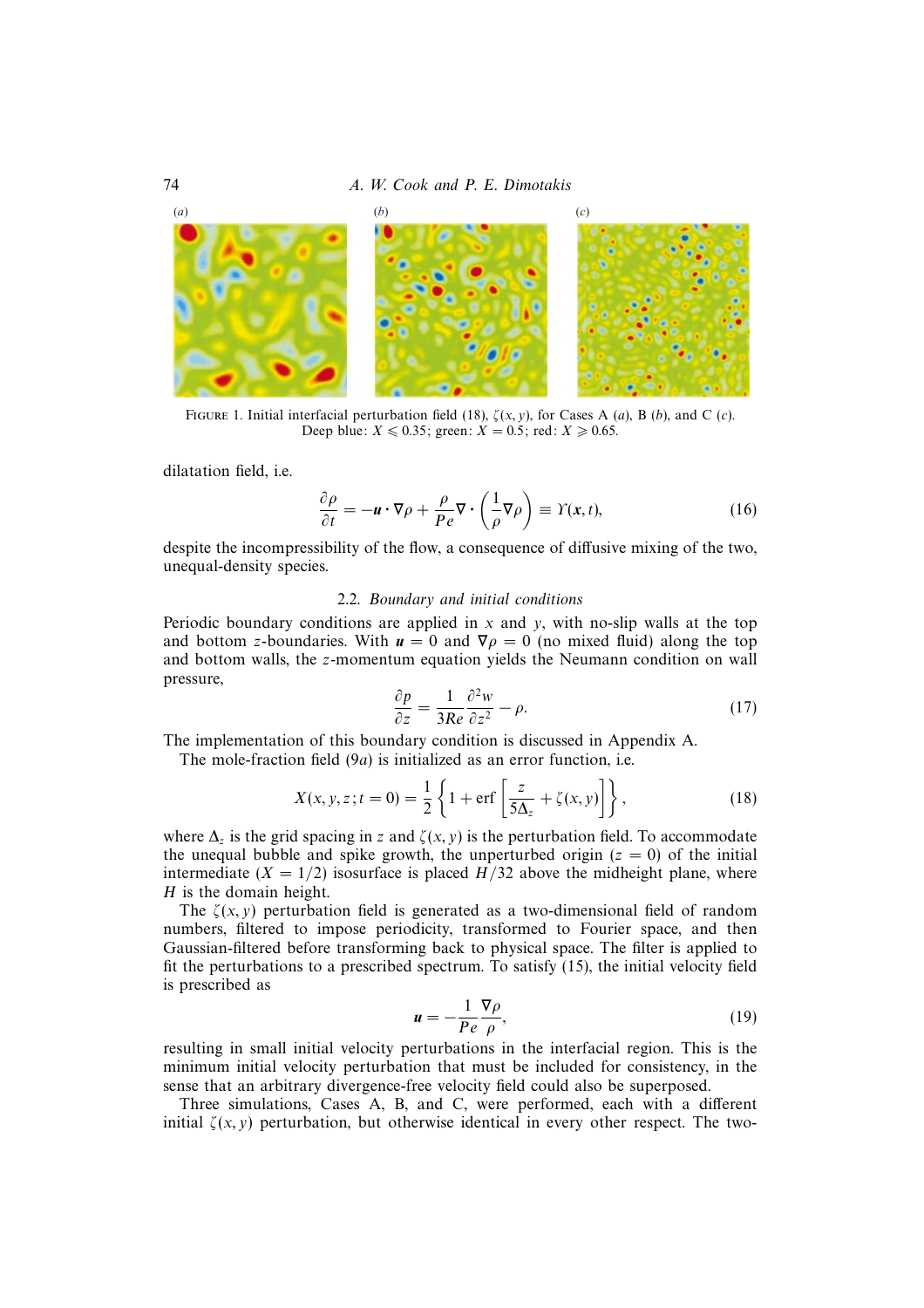# Rayleigh–Taylor instability between miscible fluids 75



FIGURE 2. Spectra (left axis) of initial interfacial perturbations (18) for Cases A, B, and C, with k denoting the number of waves within L. The exponential growth coefficient (right axis),  $\sigma(k)$ , with units of inverse time, from viscous and diffusive linear-stability theory (Duff et al. 1992) is also plotted.

dimensional perturbation fields,  $\zeta(x, y)$ , are depicted in figure 1. They correspond to initial perturbations of decreasing spatial scale, for Cases A, B, and C, respectively.

The corresponding initial perturbation spectra are plotted in figure 2, along with the exponential growth coefficient from viscous and diffusive linear-stability theory (Duff *et al.* 1962). The wavenumber k in figure 2 denotes the number of waves in the flow-domain width, L, i.e.  $k = 2\pi/(\lambda/\ell) = L/\lambda$ , in the notation of (6a, b) and the nondimensionalization of (10) and (11). Scaling the linear-stability theory wavenumbers, the growth rate factor is negative for  $k > 19$ , with associated initial perturbation modes expected to be initially damped.

The perturbation energy (interface displacement amplitude squared) is the same in all three cases, in particular

$$
\int_{k_m^2} E_{2,\zeta}(k_x, k_y) \, \mathrm{d}k_x \, \mathrm{d}k_y = \frac{1}{(2\pi)^2} \int_{(2\pi)^2} \zeta(x, y)^2 \, \mathrm{d}x \, \mathrm{d}y
$$
\n
$$
= \langle \zeta^2 \rangle_{xy} = 0.5 \times 10^{-2} \simeq \int_0^{k_m} E_{\zeta}(k) \, \mathrm{d}k,\tag{20}
$$

where  $k = \sqrt{k_x^2 + k_y^2}$  is the radial wavenumber and  $E_\zeta(k)$  is the initial radial autospectrum of  $\zeta(x, y)$ . With 256 points in each of the  $(x, y)$ -plane directions, the maximum number of waves that can be supported is  $k_m = 127$ . In dimensional units, the magnitude of the perturbation r.m.s., for each case, is  $0.0707\ell \approx 0.0113L$ . Defining the profile thickness,  $h = z_2 - z_1$ , in terms of the 1% profile points, i.e.  $X(z_1) = 0.01$  and  $X(z_2)=0.99$ , the (unperturbed) initial error-function thickness is given by  $h_0 \simeq 16.5\Delta_z$ , cf. (18). For all three cases, the ratio of the initial r.m.s.-based perturbation amplitude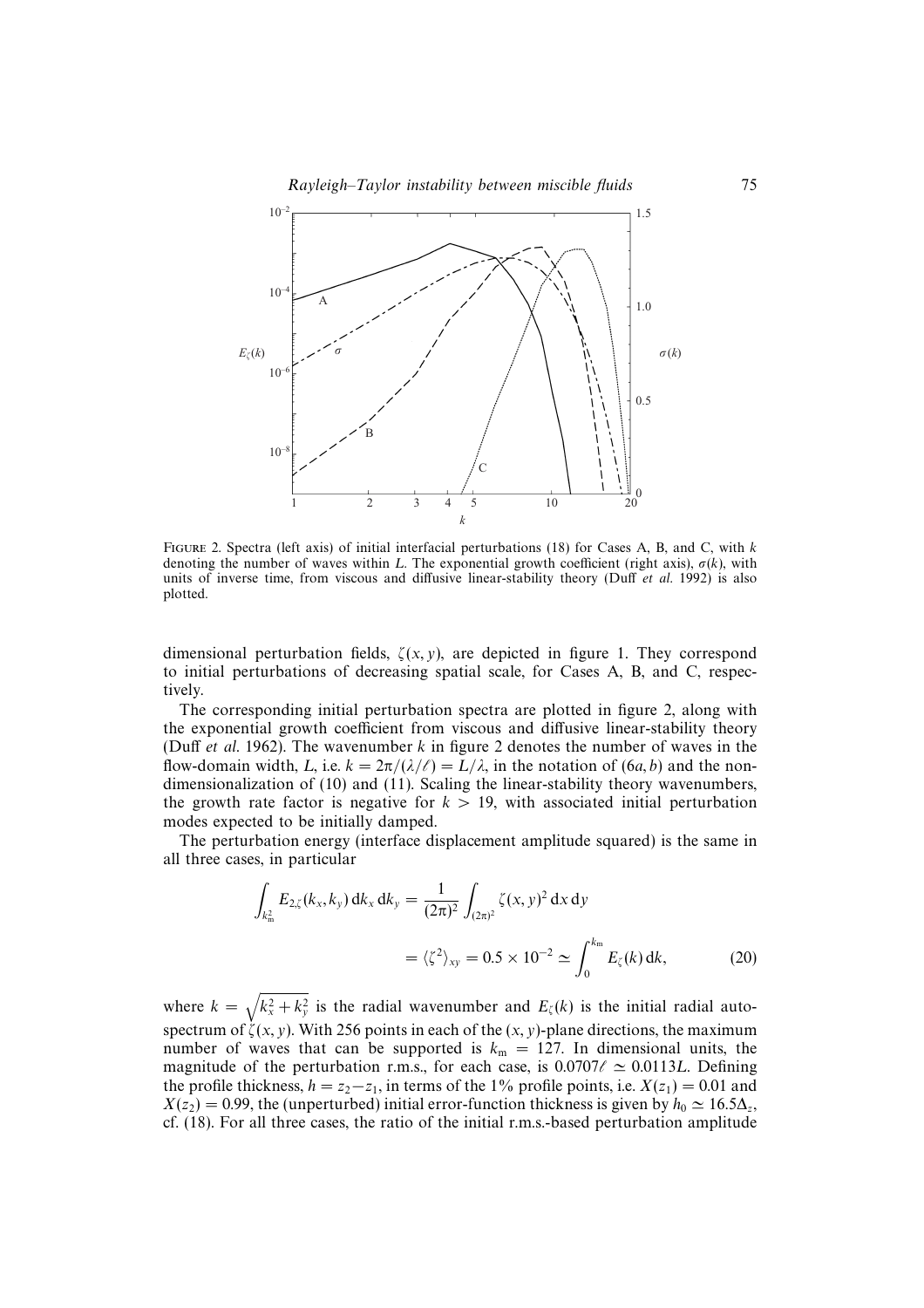to interface thickness is

$$
\frac{\zeta'}{h_0} \simeq 0.28. \tag{21}
$$

If, for scaling purposes,  $k_c = L/\lambda_c$  in  $(6a, b)$  is identified with the peak of the perturbation spectrum, then  $k_c \approx 4$ , 9, and 12.5 for Cases A, B, and C, respectively, with modal contributions extending to roughly twice these values in each case (cf. figures 1 and 2).

# 3. Solution technique

#### 3.1. Spatial discretization

To capture the full range of length scales in this flow, high-order, high-resolution numerical methods are employed, so that numerical dissipation does not compete with physical dissipation. For example, mixing, represented by the diffusion term in (12), involves second derivatives and is sensitive to high wavenumbers.

The simulations are performed on a mesh of  $256 \times 256 \times 1024$  grid points in x, y and z, respectively, with x- and y-derivatives computed spectrally. Derivatives in z are computed with an eighth-order compact scheme (Lele 1992). The grid spacing in z is reduced, relative to the spacing in x and y, to account for the difference in resolving power between the Fourier-spectral and the compact methods (Appendix B). This leads to the choice,  $\Delta_z = 8\Delta_{xy}/13$ , yielding a flow-domain aspect ratio of  $H/L = 32/13$ .

#### 3.2. Temporal discretization

Time integration of (16) is via the third-order Adams–Bashforth–Moulton (ABM) method. The predictor and corrector steps are

$$
\rho^* = \rho^n + \frac{1}{2}\Delta t (3Y^n - Y^{n-1}),\tag{22}
$$

and

$$
\rho^{n+1} = \rho^* + \frac{5}{12} \Delta t (Y^* - 2Y^n + Y^{n-1}),\tag{23}
$$

respectively. Here  $n = t/\Delta t$  denotes the integer timestep and an asterisk denotes a predicted value at the  $n + 1$  timestep. Before (23) can be computed,  $Y^*$  must first be obtained, which requires that (11) be advanced by the predictor step.

A pressure-projection scheme for the momentum equation is derived by integrating (11) from t to  $t + \Delta t$ , i.e.

$$
(\rho u_i)^{n+1} = (\rho u_i)^n + \int_t^{t+\Delta t} A_i dt - \Delta t \left( \frac{\partial p_a}{\partial x_i} + \rho_a \delta_{i3} \right), \qquad (24)
$$

where

$$
A_i \equiv \frac{\partial}{\partial x_j} (\tau_{ij} - \rho u_i u_j),
$$
  

$$
p_a \equiv \frac{1}{\Delta t} \int_t^{t + \Delta t} p dt,
$$

and

$$
\rho_{a} \equiv \frac{1}{\Delta t} \int_{t}^{t + \Delta t} \rho \, dt = \frac{1}{2} (\rho^{n+1} + \rho^{n}) + O(\Delta t^{2}).
$$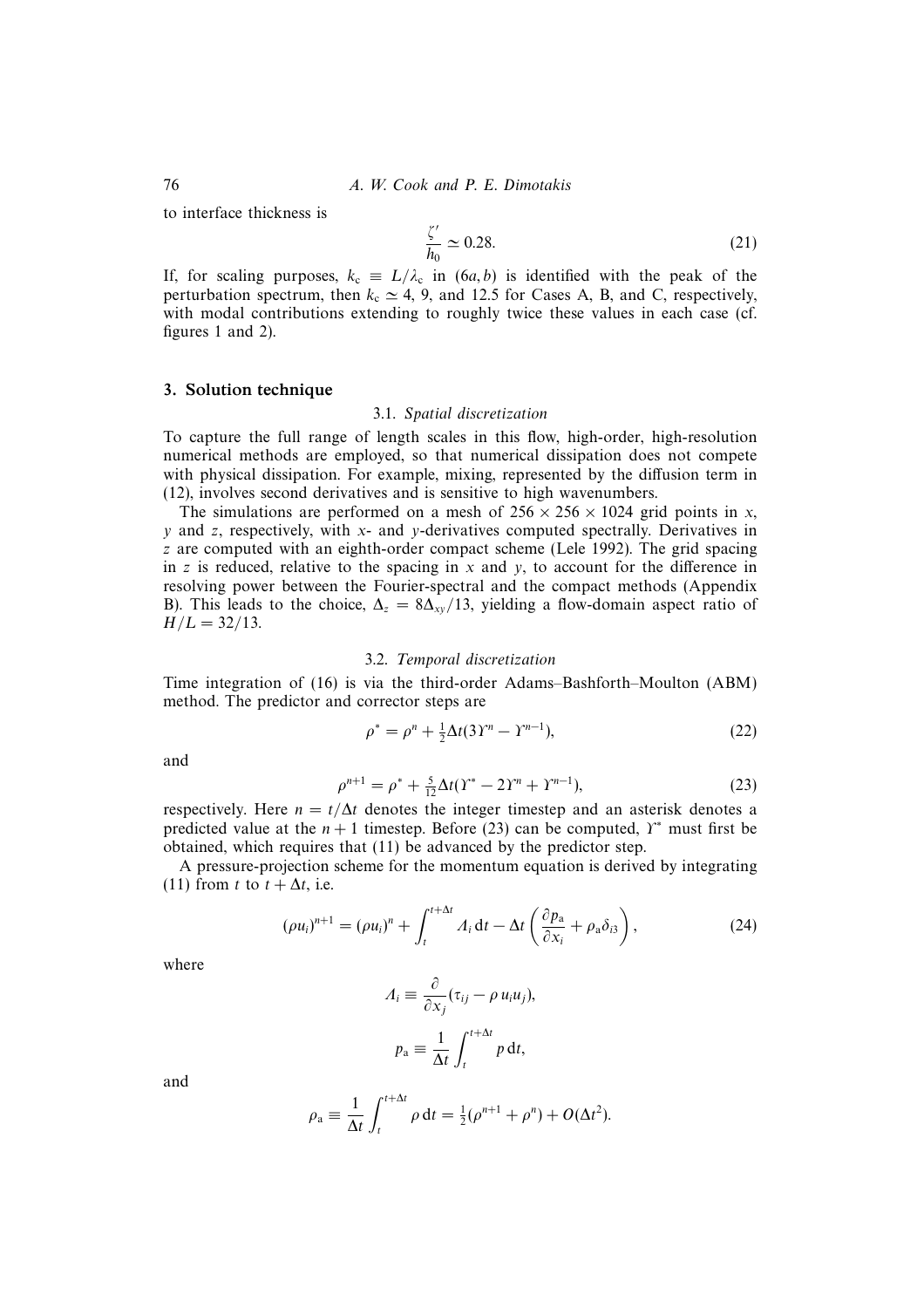Equation (24) is split into two parts. The first,

$$
\Phi_i = (\rho u_i)^n + \int_t^{t + \Delta t} A_i dt,
$$
\n(25)

accounts for advection and diffusion, while the second,

$$
(\rho u_i)^{n+1} = \Phi_i - \Delta t \left( \frac{\partial p_a}{\partial x_i} + \rho_a \delta_{i3} \right), \qquad (26)
$$

accounts for pressure and acceleration.

Equations (25) and (26) are advanced as follows. In the predictor step,  $\Phi_i$  is computed using the Adams–Bashforth approximation,

$$
\int_{t}^{t+\Delta t} A_i dt = \frac{1}{2} \Delta t (3A_i^n - A_i^{n-1}) + O(\Delta t^3).
$$

At this point,  $p_a$  is needed for (26). Taking the divergence of (26) yields the Poisson equation,

$$
\frac{\partial^2 p_a}{\partial x_i^2} = -\frac{1}{\Delta t} \left[ \frac{\partial}{\partial x_i} (\rho u_i)^{n+1} - \frac{\partial \Phi_i}{\partial x_i} \right] - \frac{\partial \rho_a}{\partial z}.
$$
 (27)

Since  $(\rho u_i)^{n+1}$  is unknown at this point,  $\partial (\rho u_i)^{n+1}/\partial x_i$  is approximated by expanding and combining with (15), i.e.

$$
\frac{\partial}{\partial x_i}(\rho u_i)^{n+1} = u_i^{n+1} \frac{\partial \rho^{n+1}}{\partial x_i} - \frac{\rho^{n+1}}{ReSc} \frac{\partial}{\partial x_i} \left( \frac{1}{\rho^{n+1}} \frac{\partial \rho^{n+1}}{\partial x_i} \right),
$$

and extrapolating  $u_i^{n+1}$  from previous timesteps, i.e.

$$
u_i^{n+1} = 2u_i^n - u_i^{n-1} + O(\Delta t^2).
$$

In this first step,  $\rho^{n+1}$  is approximated using  $\rho^*$ . With these substitutions, (27) is solved for  $p_a$  (see Appendix A) which is then substituted into (26) to compute  $(\rho u_i)^*$ , the predicted value of  $(\rho u_i)^{n+1}$ .

In the corrector step,  $u_i^*$  and  $Y^*$  are computed from  $\rho^*$  and  $(\rho u_i)^*$ , and  $\rho^{n+1}$  is obtained from (23). Next, (25) is computed using the trapezoidal rule, i.e.

$$
\int_t^{t+\Delta t} A_i dt = \frac{1}{2}\Delta t (A_i^* + A_i^n) + O(\Delta t^3).
$$

Equation (27) is now solved using  $(\rho u_i)^*$  in place of  $(\rho u_i)^{n+1}$ . No approximation is necessary for  $\rho^{n+1}$ , which is now known. Finally, (26) is used to compute  $(\rho u_i)^{n+1}$ , from which  $u_i^{n+1}$  is obtained. Time integration is initiated using the Matsuno (1966) method for the first timestep (cf. Durran 1991), i.e. a first-order predictor and corrector are used instead of (22) and (23), with the first-order extrapolation,  $u_i^{n=1} = u_i^{n=0}$ , for the velocity.

## 4. Results

# 4.1. Verification

The code was verified to conserve mass and momentum, as well as preserve symmetry in separate tests with symmetric initial and boundary conditions.

Numerical results for the growth of small-amplitude, single-mode perturbations were tested against predictions of linear stability theory (LST). A comparison is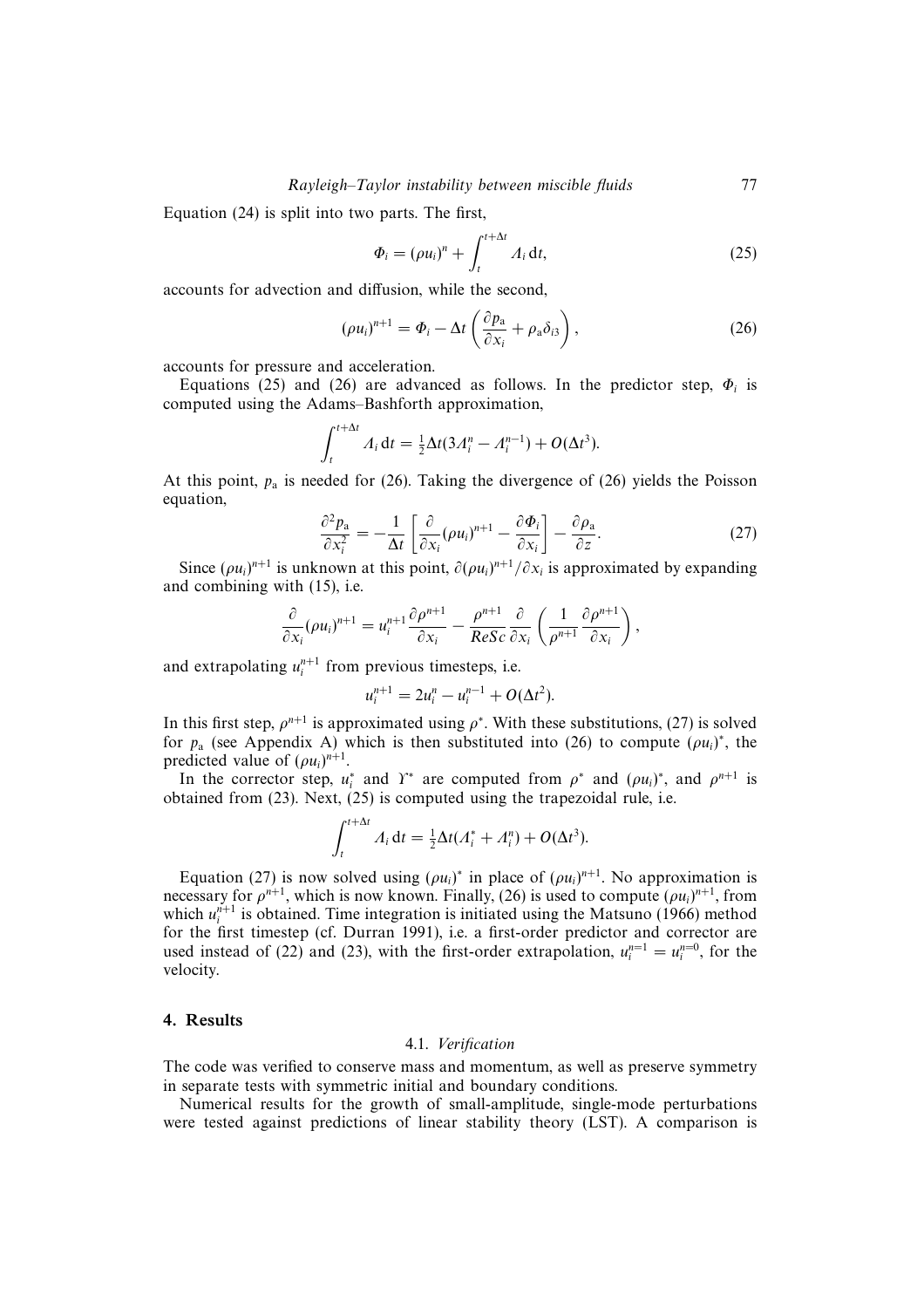

Figure 3. Comparison of direct numerical simulation (DNS, solid line) with linear-stability theory (LST, dashed line) for a single-mode, two-dimensional, small-amplitude perturbation.

shown in figure 3, using  $\tau$  as the scaling time (6b, c), whose non-dimensional value is  $\tau = \sqrt{2\pi/\mathcal{A}}$  and which, for the  $\mathcal{A} = 1/2$  case investigated here, is  $\tau = \sqrt{4\pi}$ . The comparison was performed in the low- $k$  regime where viscous and diffusive contributions are negligible. The z-grid spacing was reduced by a factor of 4, compared to the x-grid spacing, to decrease the density interface thickness relative to the perturbation amplitude. The thickness correction,  $\psi$ , in the Duff et al. (1962) notation, was determined to decrease the growth rate by about 1%; this was factored into the LST curve. The agreement between theory and simulation is very good until amplitudes become weakly nonlinear, causing the LST prediction to slightly exceed the simulated growth rate.

To test species-diffusion effects, early-time results were compared to theoretical predictions for the diffusive evolution of the initial mole-fraction profile (18). In the limit of  $\zeta(x, y) \to 0$  and the units of (12), purely diffusive evolution leads to

$$
X(z) = \frac{1}{2} \left\{ 1 + \text{erf}\left[\frac{z}{2\sqrt{(t+t_0)/Pe}}\right] \right\},\tag{28}
$$

with  $\sqrt{t_0/P e} = 5\Delta_z/2$ , as required to match the profile thickness at  $t = 0$ . Measuring the profile thickness,  $h$ , in terms of the  $1\%$  points (21), this predicts

$$
h_{\rm th}(t) \simeq 6.58 \sqrt{(t+t_0)/Pe}.
$$
 (29)

The steep initial mole-fraction profiles lead to rapid diffusive growth, which dominates overall growth at early times, resulting in a simulated mixing-zone evolution wellapproximated by (Case C data)

$$
h_{\text{sim}}(t) \simeq 6.6 \sqrt{(t+t_0)/Pe},\tag{30}
$$

in good agreement with theory. Growth during the diffusive-growth stage is the same for all cases (independent of initial perturbations), as will be discussed below.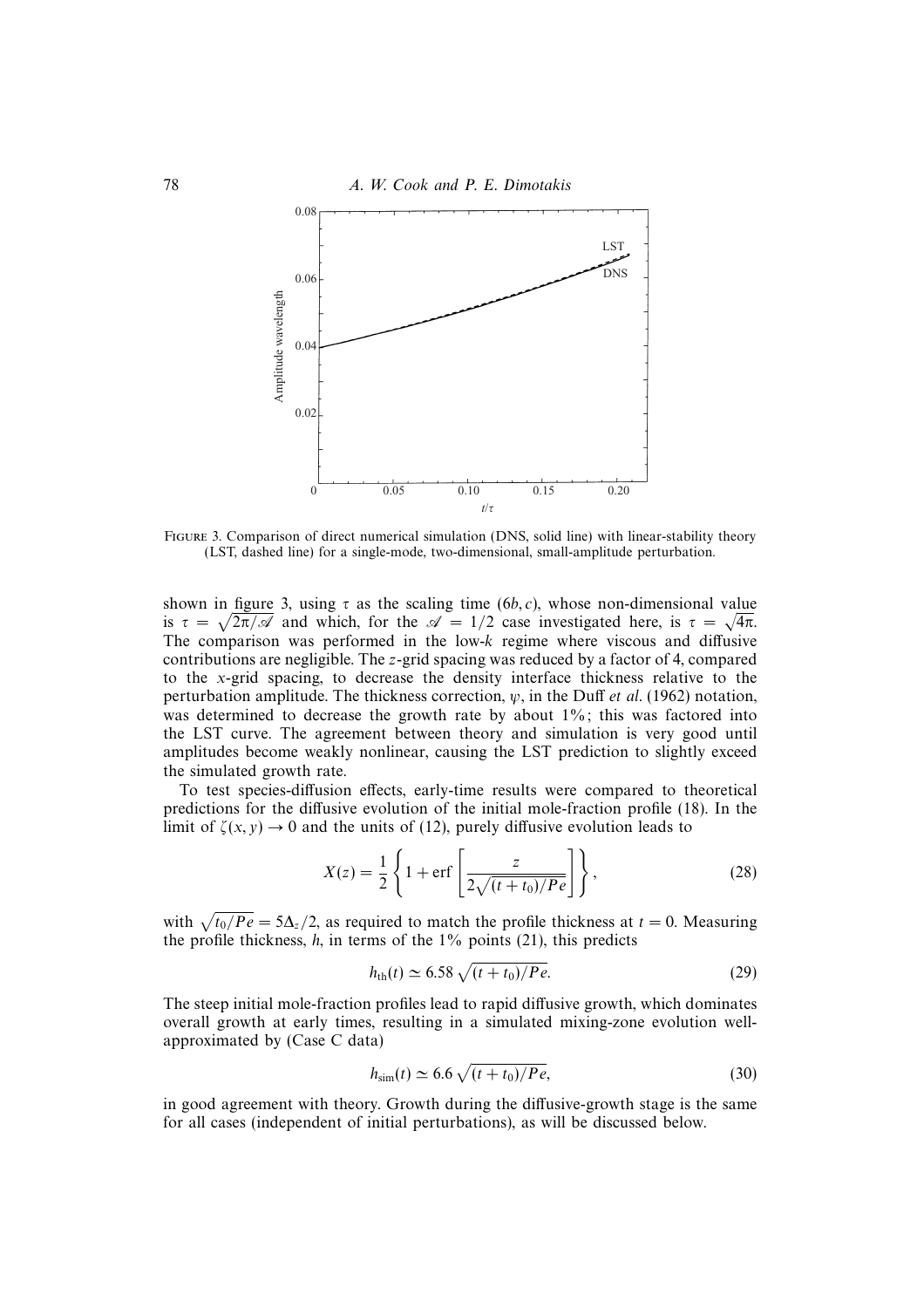



FIGURE 4. Time-evolution of intermediate  $(X = 0.5)$ -isosurface (green) for Case C. Pure heavy fluid  $(X = 1)$  is red, pure light fluid  $(X = 0)$  is blue. Times for the three images displayed: (a)  $t/\tau = 0$ , (*b*) 3.44, and (*c*) 4.63.

#### 4.2. Diffusive and nonlinear stages

#### 4.2.1. Visualization

As mentioned previously, three simulations were carried out: Cases A, B, and C. The evolution of the density field for Case C is depicted in 4, which is initiated with the maximum number of waves. Pure heavy fluid  $(X = 1)$  is red, pure light fluid  $(X = 0)$ is blue, and the intermediate  $(X = 0.5)$ -isosurface  $(1:1 \text{ molar ratio})$  is green. In  $(a)$  $(t/\tau = 0)$ , the initial perturbations are just barely discernible on the interface. In (b)  $(t/\tau = 3.44)$ , mushroom-like structures are visible on the upper side of the isosurface. In (c) ( $t/\tau$  = 4.63), the original mushrooms have merged into larger structures and a long, thin protuberance ('spike') can be seen penetrating deep into the light fluid. The neck of this structure has been pinched off by diffusion. The diffusion term in (12) is responsible for altering the topology of the  $(X = 0.5)$ -isosurface; absent this term, all isopycnals would remain simply connected.

#### 4.2.2. Mixing-zone growth

To measure mixing-zone growth, the mole-fraction field  $(9a)$  is averaged in the homogeneous directions, i.e.

$$
\langle X(\mathbf{x},t)\rangle_{xy} \equiv \frac{1}{(2\pi)^2} \int_{(2\pi)^2} X(\mathbf{x},t) \, \mathrm{d}x \, \mathrm{d}y. \tag{31}
$$

Figure 5 displays the horizontally averaged mole-fraction profile for Case C, at five different times. The profile retains the initial error-function shape, for some time, in a manner that belies the complexity of the underlying flow structure. As discussed below, it subsequently evolves to a different shape and eventually exhibits irregular features, a consequence of averaging over fewer, larger-scale structures.

The penetration length of the spikes and bubbles,  $h_s(t)$  and  $h_b(t)$ , respectively, are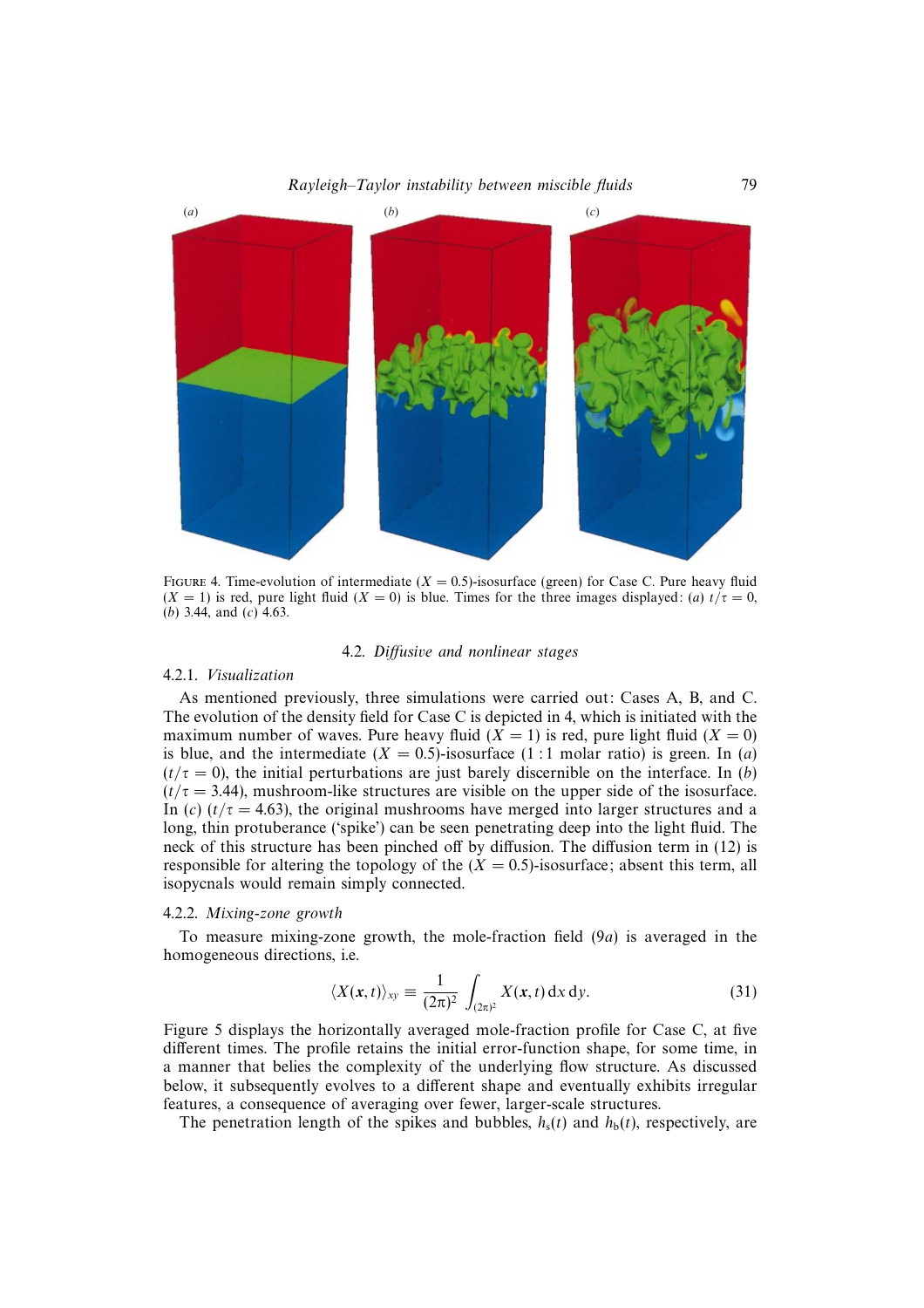

Figure 5. Time-evolution of horizontally averaged mole-fraction field for Case C. Dotted line:  $t/\tau = 0$ , short-long dashed line:  $t/\tau = 2.26$ , short-dashed line:  $t/\tau = 3.40$ , long-dashed line:  $t/\tau = 3.95$ , solid line:  $t/\tau = 4.52$ .



FIGURE 6. Penetration distance of bubbles  $(h_b/L)$  and spikes  $(h_s/L)$  vs.  $(t/\tau)^2$ .

defined as the z-distances for which  $\langle X(\mathbf{x}, t) \rangle_{xy} \geq \epsilon$  and  $\langle X(\mathbf{x}, t) \rangle_{xy} \leq 1 - \epsilon$ , respectively, with  $\epsilon = 0.01$ . This criterion for profile thickness was used in providing a verification comparison with diffusive-growth predictions, as discussed above. It is also commonly used in boundary-layer analysis, as a marker of velocity-profile edges, as well as for the analysis of shear-layer growth and mixing (e.g. Dimotakis 1991), permitting direct comparisons between these two flows, as discussed below. The initial intermediate isosurface  $(X = 1/2)$  is placed at  $z = 0$ ; cf. (18).

The resulting bubble and spike penetrations are plotted in figure 6, vs.  $(t/\tau)^2$ , to facilitate comparison with the growth models described in the Introduction. Growth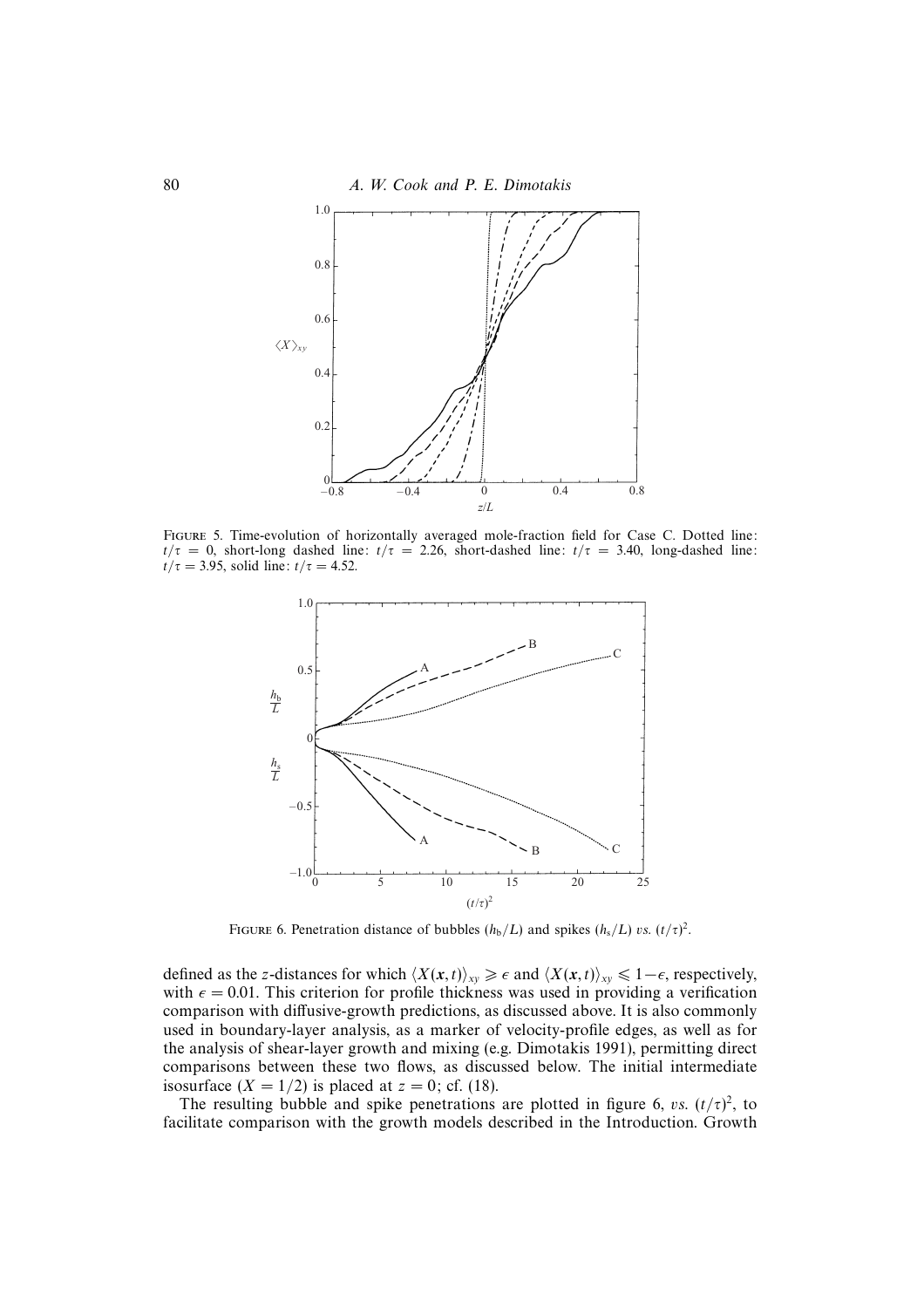# Rayleigh–Taylor instability between miscible fluids 81



FIGURE 7. Growth coefficients for the three cases:  $\alpha_b$  for 'bubbles' (positive values) and  $\alpha_s$  for 'spikes' (negative values).

rates can be seen to sensitively depend on the initial conditions. Case A, initialized with perturbations encompassing the fewest waves ( $k_c \simeq 4$ ), grows fastest. Progressively slower growth is found for Cases B and C ( $k_c \approx 9$  and 12.5, respectively). The values for  $(t/\tau)^2$  required to attain the same  $h_i/L$  differ by a factor of 3 between Cases A and C. The Duff et al. linear-stability analysis might have suggested that Case B, subtending the greatest mean-square amplitude under the instability curve,  $\sigma(k)$ , should have exhibited the highest growth rate.

The departure of the bubble-/spike-front growth from a quadratic time dependence can be assessed by computing the derivative of  $h_b/L$  and  $h_s/L$  with respect to  $(t/\tau)^2$ , permitting a comparison with the  $\alpha_i$  model parameters in (1) and (4). The results are depicted in figure 7. The  $\alpha_i$  exhibit substantial differences between cases and are not well-approximated by constants. No doubt, the variations must be attributed, in part, to the fact that only a few bubble/spike structures are responsible for defining the 1% front, and hence the value of the  $\alpha_i$ . Nevertheless, the variations are large. For Case B, the  $\alpha_i$  decrease in absolute value for  $t/\tau \gtrsim 1.5$ , corresponding to overall growth slower than quadratic. For Case C, which is initialized by a large number of waves (recall figure 1) and exhibits the smallest fluctuations, their difference approaches a constant, i.e. overall growth nearly quadratic, but with (algebraically) decreasing individual  $\alpha_i$ for  $t/\tau \geq 3$ , i.e. non-quadratic individual front advance.

Figures 6 and 7 also illustrate the slightly asymmetric bubble/spike evolution at this Atwood number. Penetration of the high-density fluid into the low-density fluid exceeds that of the low-density fluid into the high-density fluid, as noted previously (e.g. Read 1984, in experiments with  $\rho_2/\rho_1 = 3$ , reports  $h_s/h_b \approx 1.3$ ). If the overall mixing zone is defined as bounded by the 1% limits of the horizontally averaged mole-fraction profiles, it is seen to be descending into the light fluid. Slightly more low-density than high-density fluid is entrained into the RTI mixing zone.

Figure 8 depicts the overall extent,  $h(t)$ , of the RTI mixing zone (3a), along with indicatrices corresponding to  $t^{1/2}$  and  $t^2$  growth. Growth during the diffusiondominated,  $h \propto t^{1/2}$ , regime is seen to be the same for all cases, i.e. independent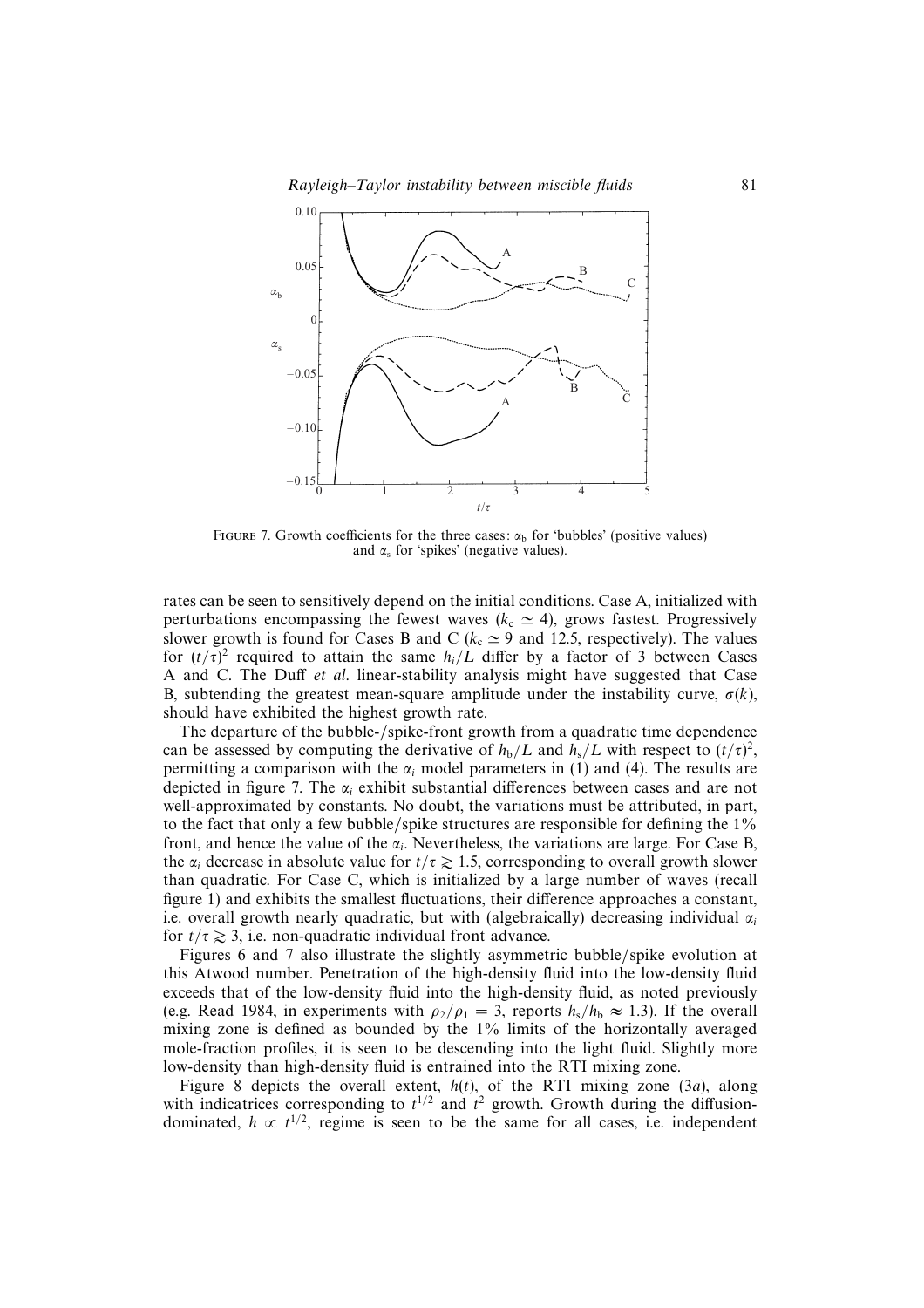

FIGURE 8. Mixing-zone extent,  $h/L = (h_b - h_s)/L$ , vs.  $t/\tau$  for the three cases.

of the initial perturbations, and in good agreement with analytical predictions for purely diffusive growth (recall discussion in  $\S 4.1$ ). The onset of a faster-growth stage is conspicuous, where growth is faster than diffusive. This occurs at a different time for each of the three cases, reflecting differences in the initial modal seeding in each case.

Despite the significant variation in the  $\alpha_i$  (cf. figure 7), figure 8 confirms that overall growth in the post-diffusive regime is well-represented as quadratic for Case C. However, it is difficult to say whether deviation from quadratic growth for Cases A and B is because of inadequate statistical convergence, because asymptotic growth is not quadratic, or because asymptotic behaviour has not been attained, e.g. because initial modal seeding  $(k_c)$  is too low for those cases. If overall growth is to be approximated as quadratic, with departures attributed to statistical reasons, the results indicate that the effective growth coefficients,  $\alpha$ , are sensitive functions of the initial conditions.

## 4.2.3. Mole-fraction profiles

The evolution of the  $\langle X(z, t) \rangle_{xy}$  profiles can be assessed by plotting them with respect to a scaled vertical coordinate,  $z/h(t)$ . Averaged profiles from the three cases, scaled in this fashion, are depicted in figures 9, 10, and 11.

The mole-fraction profiles transition from their initial error-function shape, retained during most of the  $h \propto t^{1/2}$  stage, to a profile that is slightly asymmetric, i.e. with a small deviation from antisymmetry. This is illustrated by the scaled profiles for Cases A (figure 9) and B (figure 10).

The results indicate an approach to self-similarity, if the vertical coordinate is scaled by the mixing-zone height,  $h(t)$ . This is in accord with previous experimental findings (e.g. Kucherenko et al. 1997). The small deviations from such a collapse and self-similarity are probably attributable to statistical-convergence difficulties, as alluded to above. However, the late-time quasi-self-similar profiles are different for each of the three cases, with profiles for Case A deviating the most from their initial shape and less so for Cases B and C.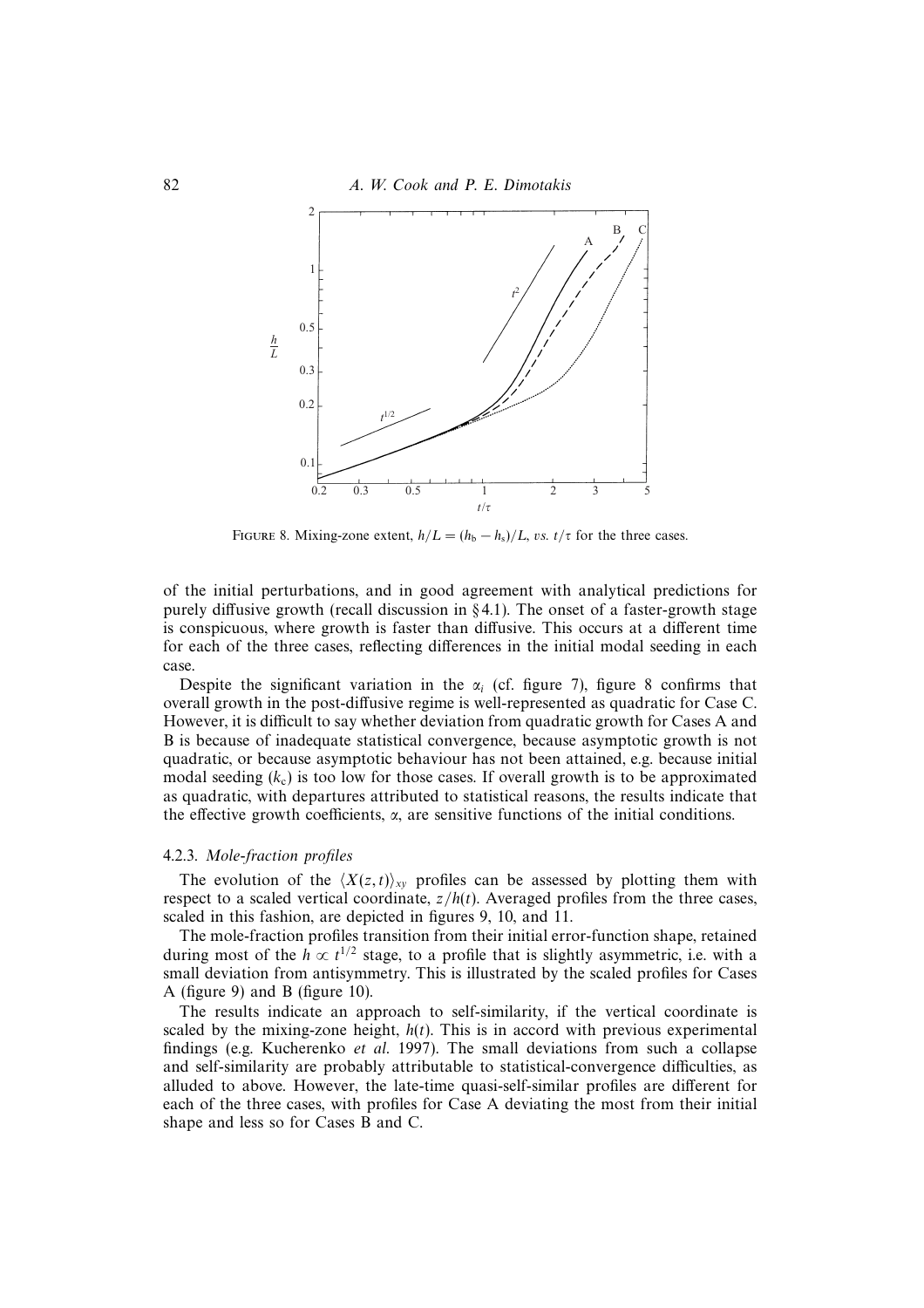

Figure 9. Time-evolution of horizontally averaged mole-fraction profiles for Case A. Dotted line:  $t/\tau = 0$ , short-long dashed line:  $t/\tau = 0.639$ , short-dashed line:  $t/\tau = 1.236$ , long-dashed line:  $t/\tau = 1.859$ , solid line:  $t/\tau = 2.432$ .



Figure 10. Time-evolution of horizontally averaged mole-fraction profiles for Case B. Dotted line:  $t/\tau = 0$ , short-long dashed line:  $t/\tau = 0.852$ , short-dashed line:  $t/\tau = 1.711$ , long-dashed line:  $t/\tau = 2.541$ , solid line:  $t/\tau = 3.036$ .

#### 4.2.4. Reynolds numbers

An important measure of growth and independence from viscous/diffusive effects is the outer-scale Reynolds number  $(6d)$ ,  $(14)$ . These are plotted in figure 12 for each case. All cases achieve maximum outer Reynolds numbers over 3000. Case C evolves most slowly, allowing the interpenetrating fluids more time to diffuse before strong straining ensues. This places less stringent simulation requirements vis-à-vis aliasing limits, permitting Case C to achieve a slightly higher Reynolds number (3700) than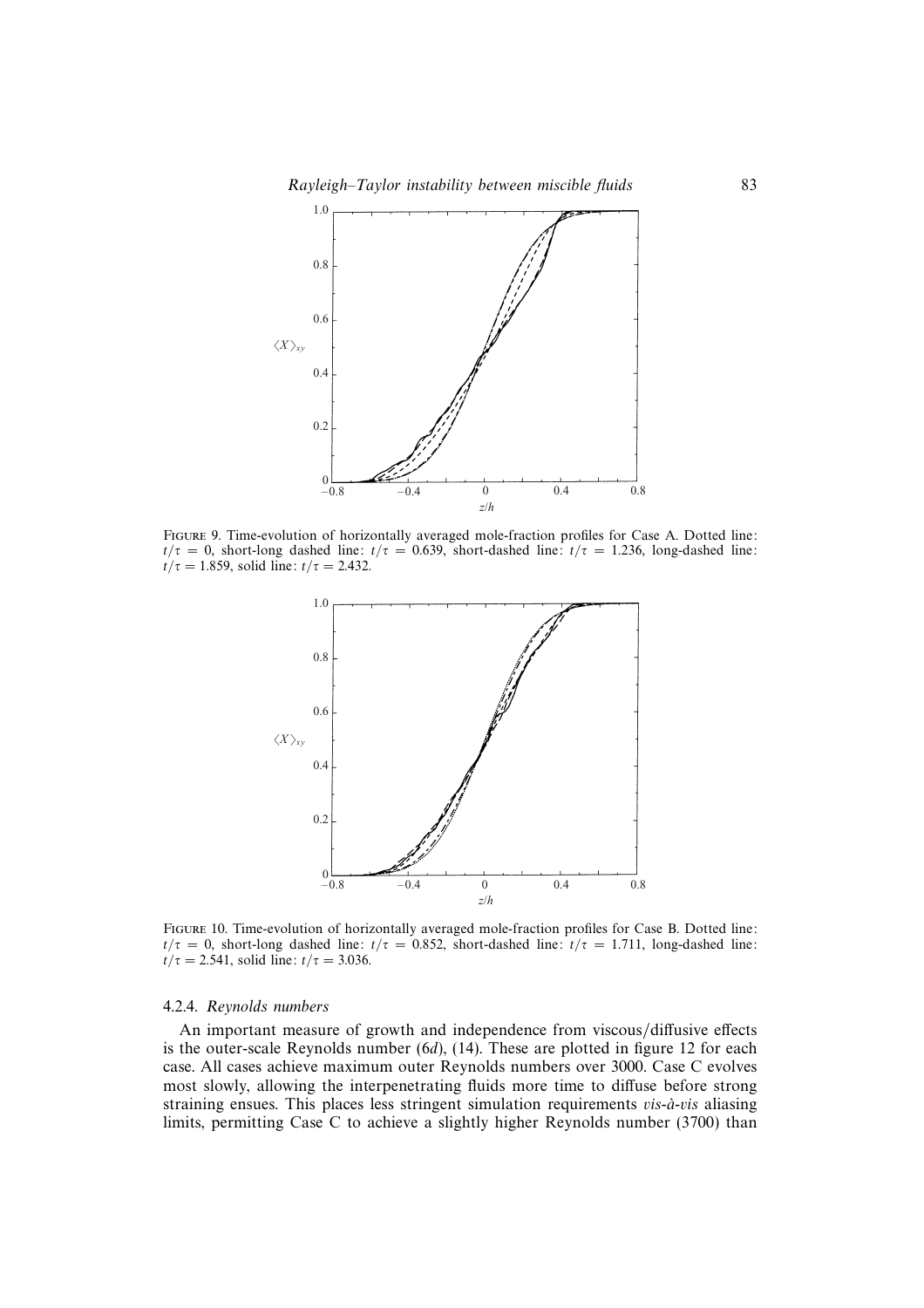



Figure 11. Time-evolution of horizontally averaged mole-fraction profiles for Case C. Line type legend as in figure 5.



FIGURE 12. Outer-scale Reynolds number,  $Re_h \equiv \bar{p}hh/\mu$ , vs.  $t/\tau$ , for the three cases.

Cases A or B. The non-monotonic curve for Case B is a consequence of the definition of  $\dot{h}$ , which is sensitive to the leading bubble, or spike.† This can lead to a momentary 'retrograde' mixing-zone advance, as illustrated in the plot of  $\alpha_s$  for Case B in figure 7.

As figure 8 suggests, time is not the most appropriate progress variable for Rayleigh–Taylor mixing-zone dynamics. A particular mixing-zone height,  $h(t)$ , is attained at rather different times depending on initial conditions. Figure 13 depicts outer Reynolds numbers vs.  $h/L$  and corroborates the general finding that  $h(t)$  is to be

<sup>†</sup> Diffusive mixing can decrease the density difference across such a front and either decrease its advance velocity (4), to be overtaken by another bubble or spike, or decrease its contribution to the mole-fraction profile, resulting in a different leading feature marking the 1% point.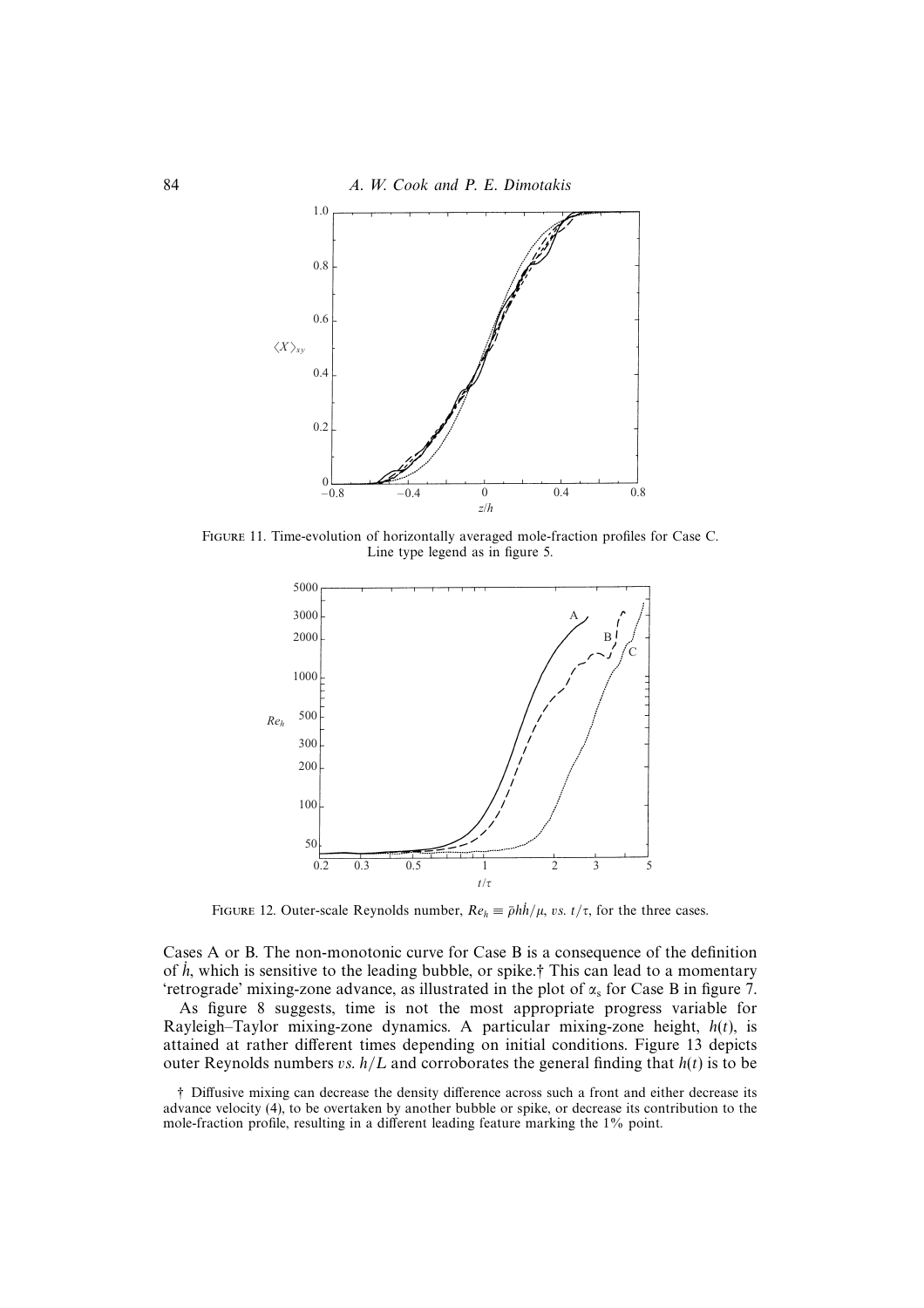

FIGURE 13. Outer Reynolds number, vs.  $h/L$ , for the three cases.

preferred as a progress variable, resulting in improved collapse in the post-diffusive regime, when quantities are scaled in terms of it. Interestingly,  $Re_h(h)$  for Case C crosses over that for Case B, whereas the  $Re<sub>h</sub>(t)$  (figure 12) are ordered as for h (figure 8). Since  $Re_h \propto hh$ , this also indicates an improved, if imperfect, correlation between mixing-zone height,  $h$ , and its rate of growth,  $\dot{h}$  (3).

#### 4.3. Mixing

The preceding analysis focuses on the behaviour of the averaged density field, without regard to local-composition behaviour. Averaged density profiles do not distinguish between unmixed fluid in equal proportions in a particular z-plane, for example, for which  $\langle X(z, t) \rangle_{xy} = 1/2$ , and fluid mixed on a molecular scale to a 50 : 50 ratio, for which  $X(x, t) = 1/2$ . The distinction is significant since the driving force depends on local density differences (4). Also, molecular mixing and chemical reactions between the two interpenetrating fluids may be of specific interest.

Mixture composition can be expressed in terms of the local mole fraction (9a) and quantified in terms of the amount of chemical product that would result from a fast-kinetic chemical reaction between the two fluids. In particular, the chemical product is limited by the amount of lean reactant, i.e.

$$
X_{\mathbf{p}}(X; X_{\mathbf{s}}) = \begin{cases} \frac{X}{X_{\mathbf{s}}} & \text{for } X \leq X_{\mathbf{s}}\\ \frac{1 - X}{1 - X_{\mathbf{s}}} & \text{for } X \geq X_{\mathbf{s}}, \end{cases} \tag{32a}
$$

where  $X_s$  is the (heavy-fluid) mole fraction for a stoichiometric mixture. This will be taken as  $X_s = 1/2$  in the analysis below. The total chemical product (thickness) formed in the Rayleigh–Taylor cell is then given by the integral over the cell height, i.e.

$$
P_{\rm t} = \int_H \langle X_{\rm p}(X) \rangle_{\rm xy} \, \mathrm{d}z. \tag{32b}
$$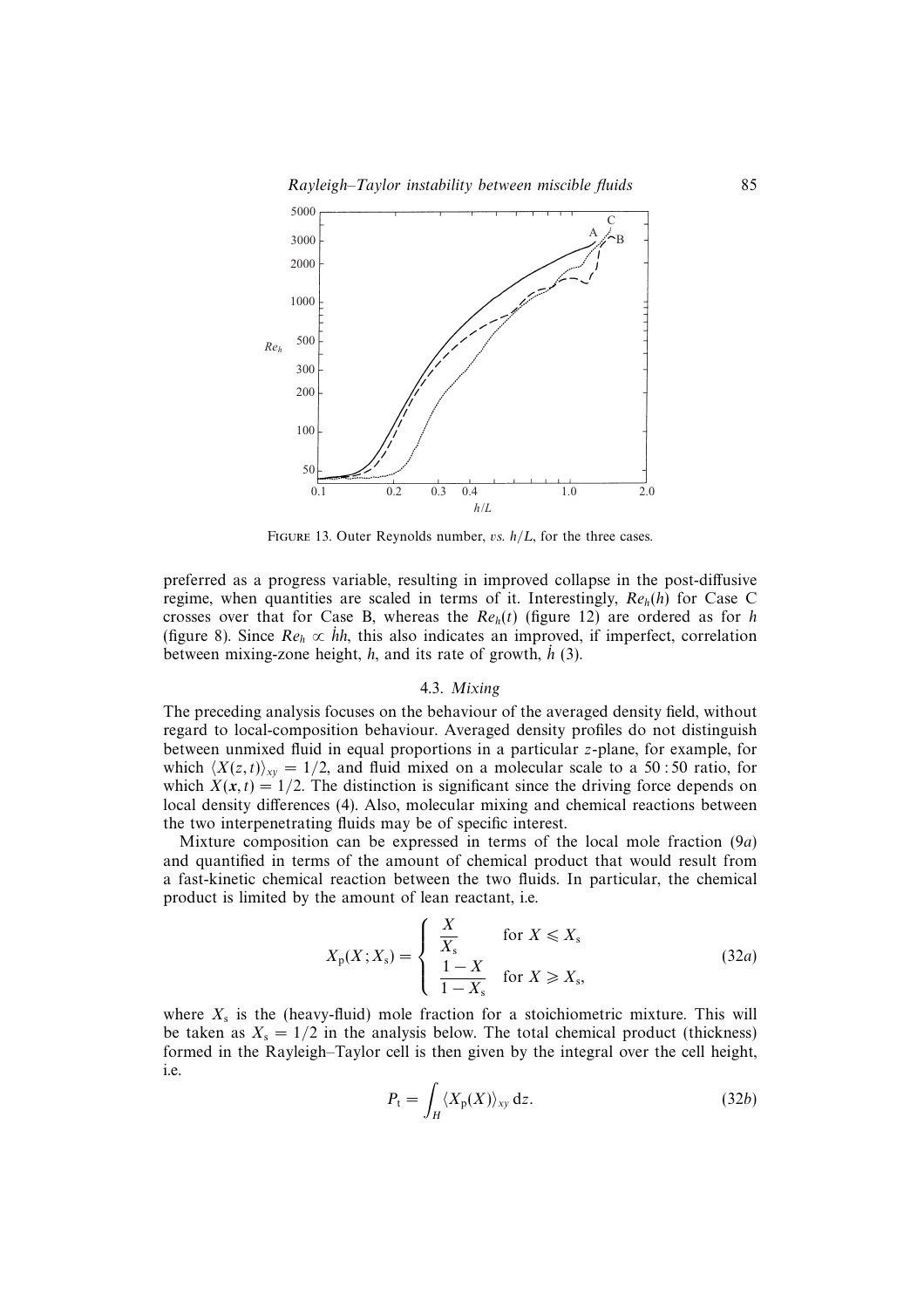86 **A.** W. Cook and P. E. Dimotakis



FIGURE 14. Scaled maximum  $(P_m/h;$  top curves) and total  $(P_t/h;$  bottom curves) chemical product thickness, *vs.*  $t/\tau$ , for the three cases.

If all fluid in a particular z-plane were mixed, it would have a composition

$$
X(x, y, z) = \langle X(z) \rangle_{xy}.
$$
\n(33)

This can be used to compute the maximum amount of chemical product per unit area that would be formed at  $z$  in a fast chemical reaction, as a result of complete mixing/homogenization of the fluid,

$$
\langle X_{\rm p}(X) \rangle_{\rm xy} = \frac{1}{(2\pi)^2} \int_{(2\pi)^2} X_{\rm p}[X(x, y, z)] \, \mathrm{d}x \, \mathrm{d}y. \tag{34a}
$$

Similarly, the maximum product (thickness) possible in the cell, resulting from complete homogenization of fluid in each z-plane, is given by

$$
P_{\rm m} = \int_H X_{\rm p}(\langle X \rangle_{xy}) \,\mathrm{d}z. \tag{34b}
$$

The normalized product thicknesses,  $P_t/h$  and  $P_m/h$ , are plotted in figure 14, vs.  $t/\tau$ , for the three cases. As the figure illustrates, there are significant differences between the  $h$ ,  $P_t$ , and  $P_m$  length scales. The extent,  $h$ , of the mixing zone is not a good surrogate for either the total product, or the maximum possible product, as defined above. Interestingly, the total chemical product returns to its initial (diffusive) value towards the end of all three simulations,  $P_t/h \approx 0.34$ . This is very close to values encountered in high Reynolds number, gas-phase, chemically reacting shear layers (Dimotakis 1991, figure 21,  $P_t/h \rightarrow \delta_p(\xi = 0.5)/\delta$  in that notation).

The ratio of the two chemical-product thicknesses,

$$
E = \frac{P_{\rm t}}{P_{\rm m}},\tag{35}
$$

measures the total product formed relative to the product that would be formed if all entrained fluid were completely mixed within each z-plane. The parameter  $\Xi$ provides a mixing metric analogous to the Youngs (1994) 'molecular mixing fraction'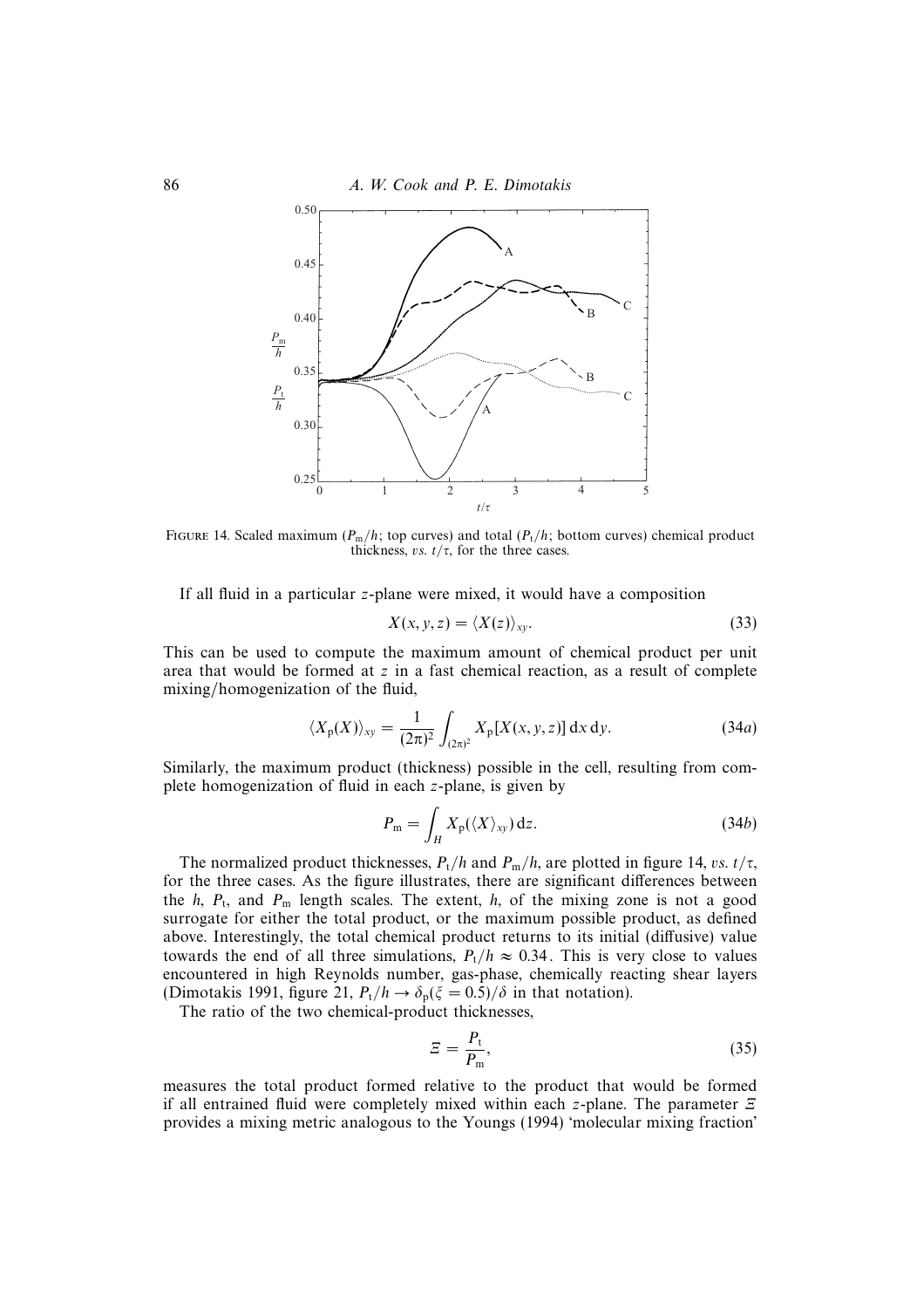# Rayleigh–Taylor instability between miscible fluids 87



FIGURE 15. Mixing parameter,  $\Xi$  (35), vs.  $t/\tau$ , for the three cases.  $\Xi = 1$  implies complete mixing within each z-plane (homogenized fluids).  $E = 0$  implies completely segregated fluids.



FIGURE 16. Mixing parameter,  $E$ , vs.  $h/L$ , for the three cases.

parameter,  $\Theta$ . The mixing parameter,  $\Xi$ , is plotted in figure 15 vs.  $t/\tau$ . Initially, the layers are diffuse, with only small-amplitude perturbations, and  $\mathcal E$  is close to unity in all cases, i.e. fluid within the mixing zone during the diffusive-growth phase may be regarded as completely mixed. Considering differences in initial modal seeding  $(k_c)$ between the three cases, the results support the intuitive notion that fluid entrained as a consequence of large-scale motions (lower surface-to-volume ratio) mixes more slowly than fluid entrained at smaller scales. Hence, mixing for Case A is slowest and mixing for Case C is fastest (cf. figure 2). Mixing, as measured by  $E$ , differs substantially between the cases. Comparison in terms of  $E(h/L)$  indicates a somewhat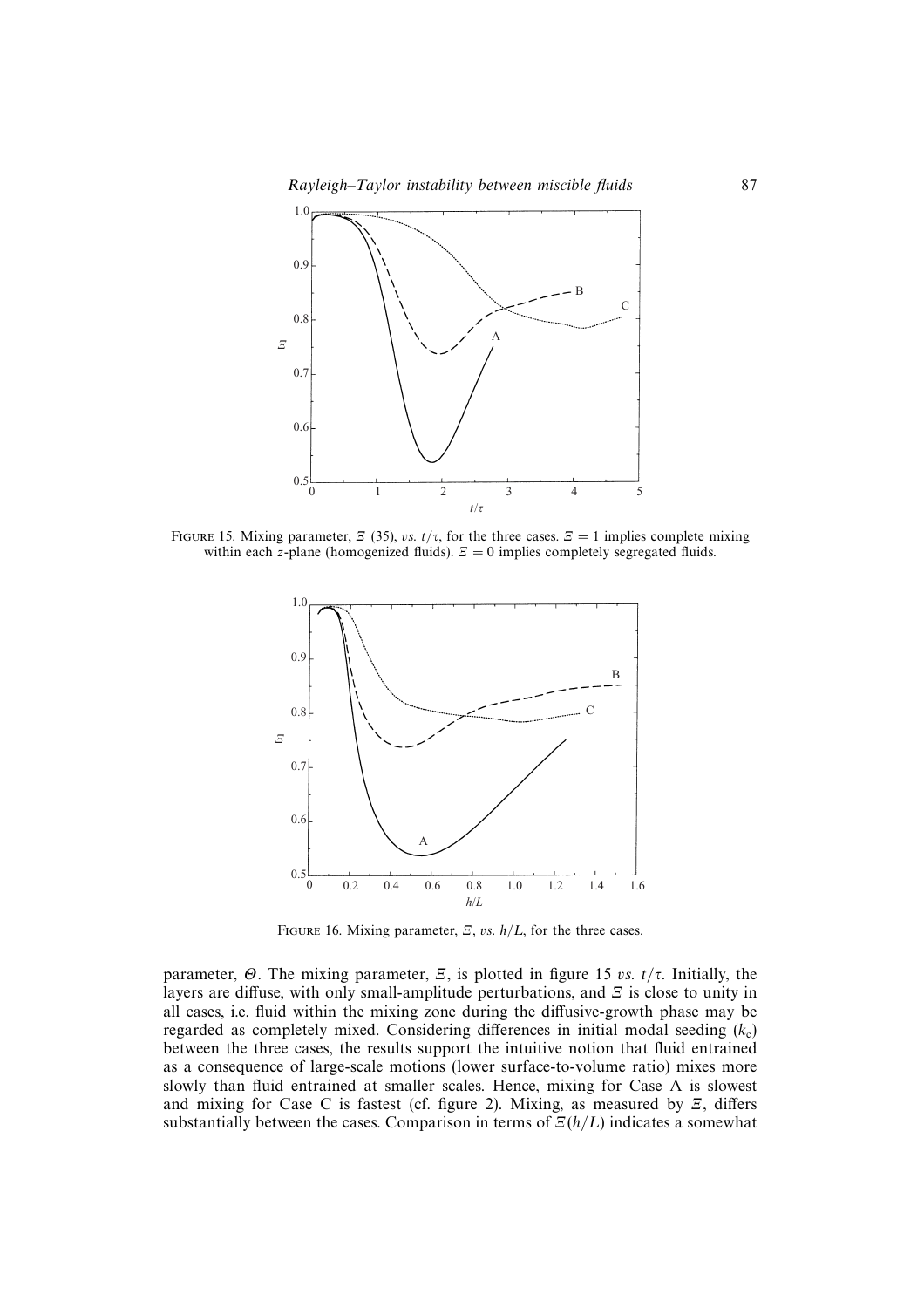

FIGURE 17. Radial autospectra of density fluctuations in the  $(z = 0)$ -plane for Case C. Lines of increasing solidity denote increasing time. Dotted line:  $t/\tau = 1.15$ , short-dashed line:  $t/\tau = 2.26$ , long-dashed line:  $t/\tau = 3.40$ , solid line:  $t/\tau = 4.52$ .

lower variance (figure 16), but the significant differences among cases persist. Mixing appears to be even more sensitive to initial conditions than growth rates. Again,  $h/L$ emerges as the preferred progress variable, with all three cases indicating a qualitative change (improved mixing for Cases A and B) at  $h/L \simeq 0.5$ .

## 4.4. Spectra

The radial autospectra,  $E_{\rho}(k)$ , of the density fluctuations were computed in the  $(z = 0)$ -plane,  $\rho(x, y, z = 0)$ , defined as was  $E_{\zeta}(k)$  for  $\zeta(x, y)$  in (20),

$$
\int_0^{k_m} E_{\rho}(k) \, \mathrm{d}k = \langle \rho^2 \rangle_{xy} - \langle \rho \rangle_{xy}^2 = \langle \rho'^2 \rangle_{xy},\tag{36}
$$

with k the radial wavevector, as in  $(20)$ . These are plotted in figure 17 for Case C. As the flow evolves, the peak in the spectrum moves to lower wavenumbers, as long-range correlations develop and as bubbles merge. The spectrum also broadens as higher wavenumbers develop through secondary instabilities and nonlinear interactions.

When fluctuations reach the Nyquist wavenumber, they pile up. This occurs in spectral simulations with insufficient numerical dissipation to damp out the highest wave-numbers. The magnitude of the high-wavenumber up-turn provides a measure of aliasing errors. They are inconsequential, provided the up-turn is many orders of magnitude below the peak of the spectrum, as is the case here. The latest time reported for each case very nearly corresponds to the DNS resolution limit (Appendix B).

To assess the evolution of the density spectra in terms of mixing-zone variables, scaled spectra were computed in the  $(z = 0)$ -plane (36), i.e.

$$
\int_0^{k_m h/L} E_\rho^* \left(\frac{k h}{L}\right) d\left(\frac{k h}{L}\right) = \langle \rho'^2 \rangle_{xy}.
$$
 (37)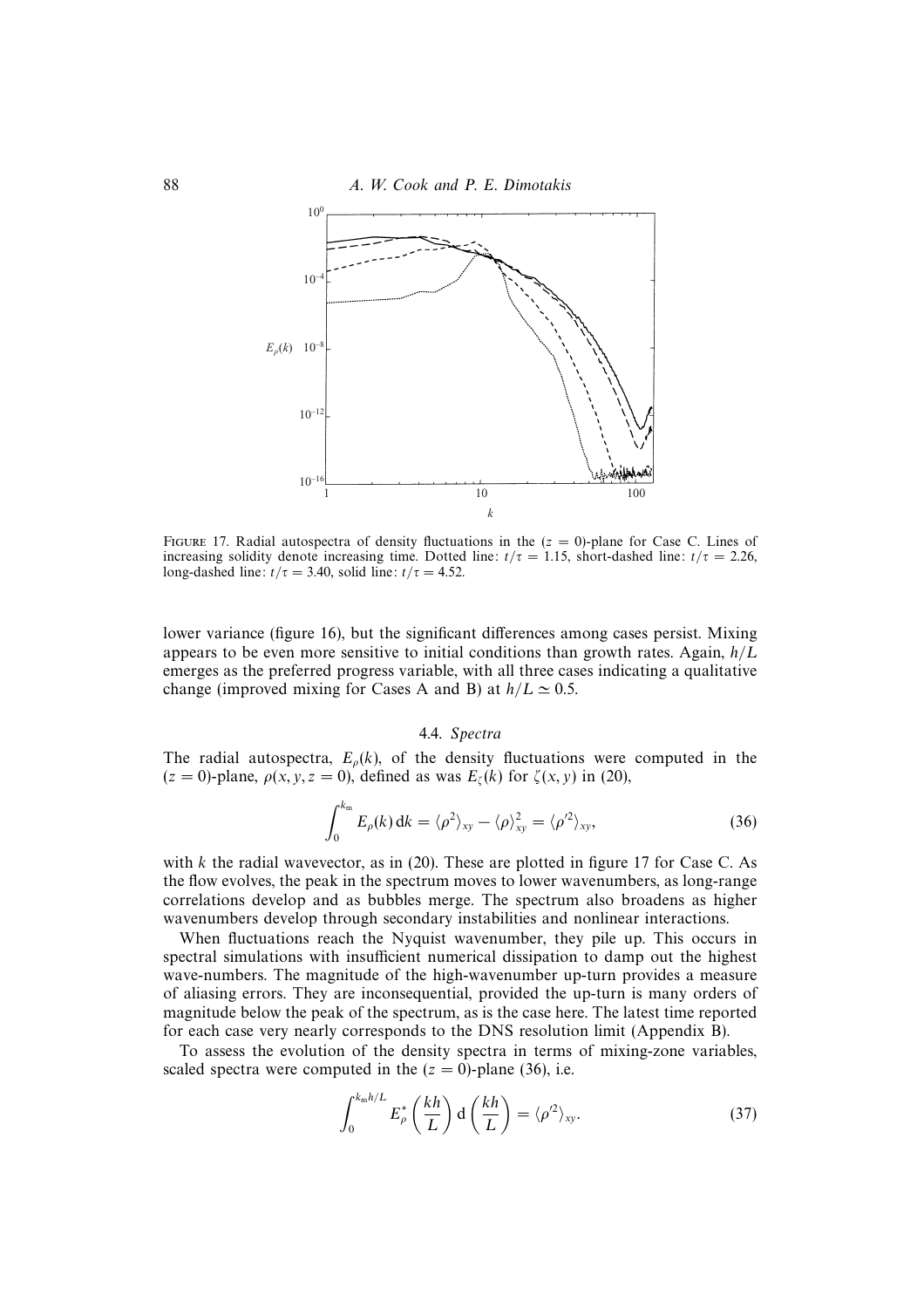

FIGURE 18. Scaled radial spectra,  $E_{\rho}^*(kh/L)$  in the  $(z = 0)$ -plane for Case C, vs.  $kh/L$ . Lines of increasing solidity denote increasing time (legend as in figure 17).

The scaled spectra,  $E_{\rho}^*(kh/L)$ , are plotted in figure 18. The beginning of a collapse at low wavenumbers is evident towards the end of the simulations. The spectra indicate that self-similarity has been attained at low wavenumbers by the end of the simulations and that horizontal large-scale structures scale with mixing-zone height. The full spectra are still evolving, however, consistent with the attainment of only moderate Reynolds numbers in the simulation. It is interesting that differences in nonlinear growth among the three cases persist, despite the fact that the initialperturbation contributions appear completely subsumed in the spectra towards the end of the simulations.

## 4.5. Taylor statistics

Rayleigh–Taylor flow is driven by a directed force field, capable of sustaining anisotropy, at least over a portion of the spectrum. As a consequence, Taylor microscales and Reynolds numbers for this flow must be defined in a manner that accommodates anisotropy. A surrogate microscale in the i-direction can be defined in terms of (e.g. Tennekes & Lumley 1972; Nomura & Elghobashi 1993)

$$
\lambda_i = \left[ \frac{\langle u_i^2 \rangle_{xy}}{\langle (\partial u_i / \partial x_i)^2 \rangle_{xy}} \right]^{1/2} \quad \text{(no sum on } i\text{)},\tag{38a}
$$

with statistics computed in the  $(z = 0)$ -plane. With statistical isotropy in the  $(z = 0)$ plane, the x and y microscales are very close and can be averaged to define a single horizontal microscale,

$$
\lambda_{xy} = \frac{\lambda_x + \lambda_y}{2}.\tag{38b}
$$

Figure 19 depicts the temporal growth of the vertical and horizontal Taylor microscales in the (z = 0)-plane. As can be seen, the initial values for  $\lambda/L$  are ranked in order of the dominant-k contribution of the initial perturbation spectra (figure 2).

The flow exhibits strong anisotropy between horizontal and vertical microscales, even in the mixing-zone interior. While horizontal and vertical microscales appear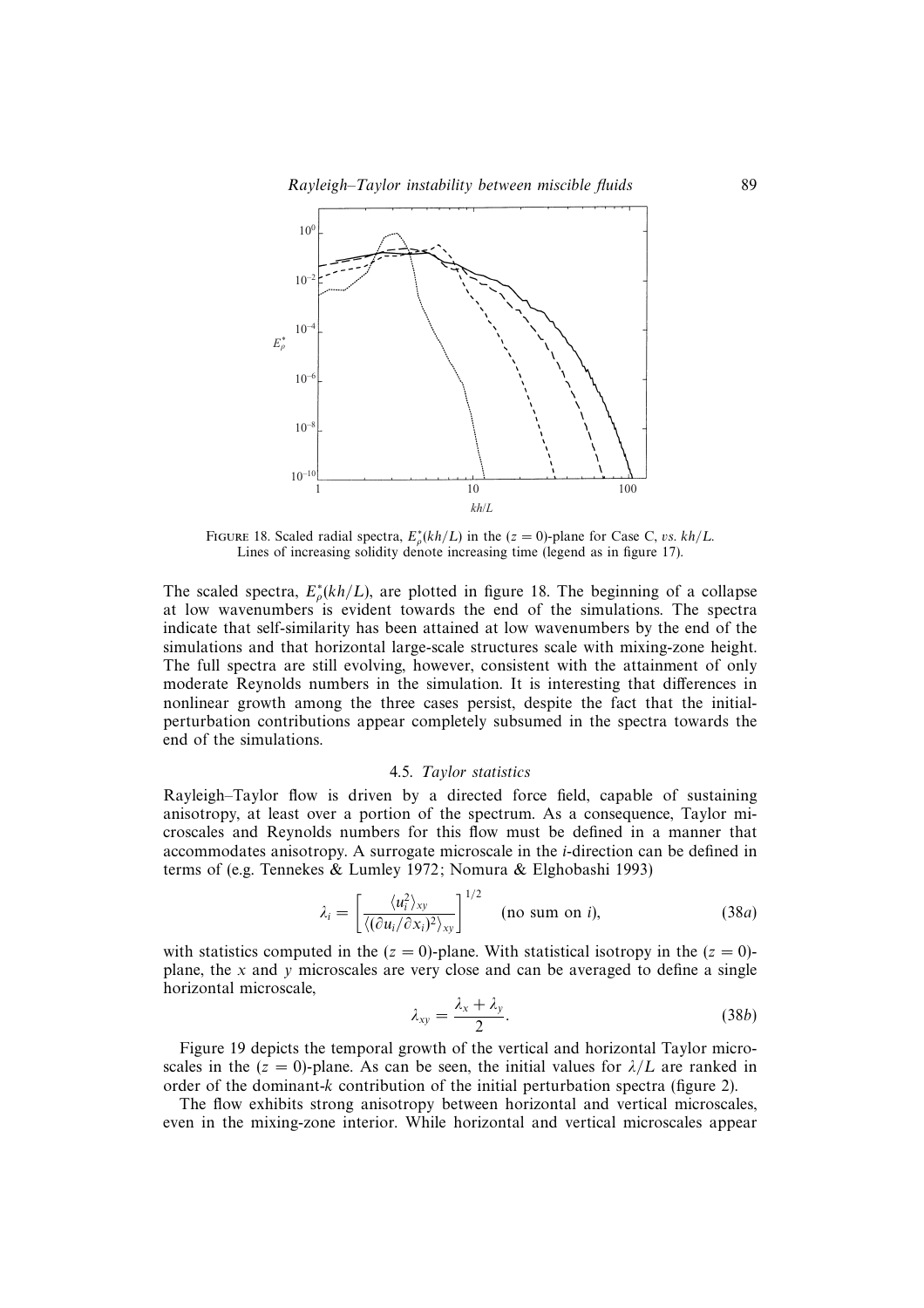

Figure 19. Temporal evolution of vertical and horizontal Taylor microscales (38), on the  $(z = 0)$ -plane, for Cases A, B, and C.



Figure 20. Temporal evolution of vertical and horizontal Taylor Reynolds number (39), in the  $(z = 0)$ -plane, for Cases A, B, and C.

to converge towards the end of the simulations, the anisotropic driving term for this flow could sustain anisotropy at the microscale level in the limit  $t \to \infty$ .

Figure 20 depicts the temporal evolution of the horizontal and vertical Taylor Reynolds numbers on the  $(z = 0)$ -plane. These are defined as

$$
Re_{\lambda,i} = \frac{\langle \rho \rangle_{xy} \lambda_i \left[ \langle u_i^2 \rangle_{xy} \right]^{1/2}}{\mu} \quad \text{(no sum on } i\text{)},\tag{39a}
$$

again with spatial averages computed in the  $(z = 0)$ -plane. As with the microscales, horizontal isotropy permits a horizontal Taylor Reynolds number to be defined as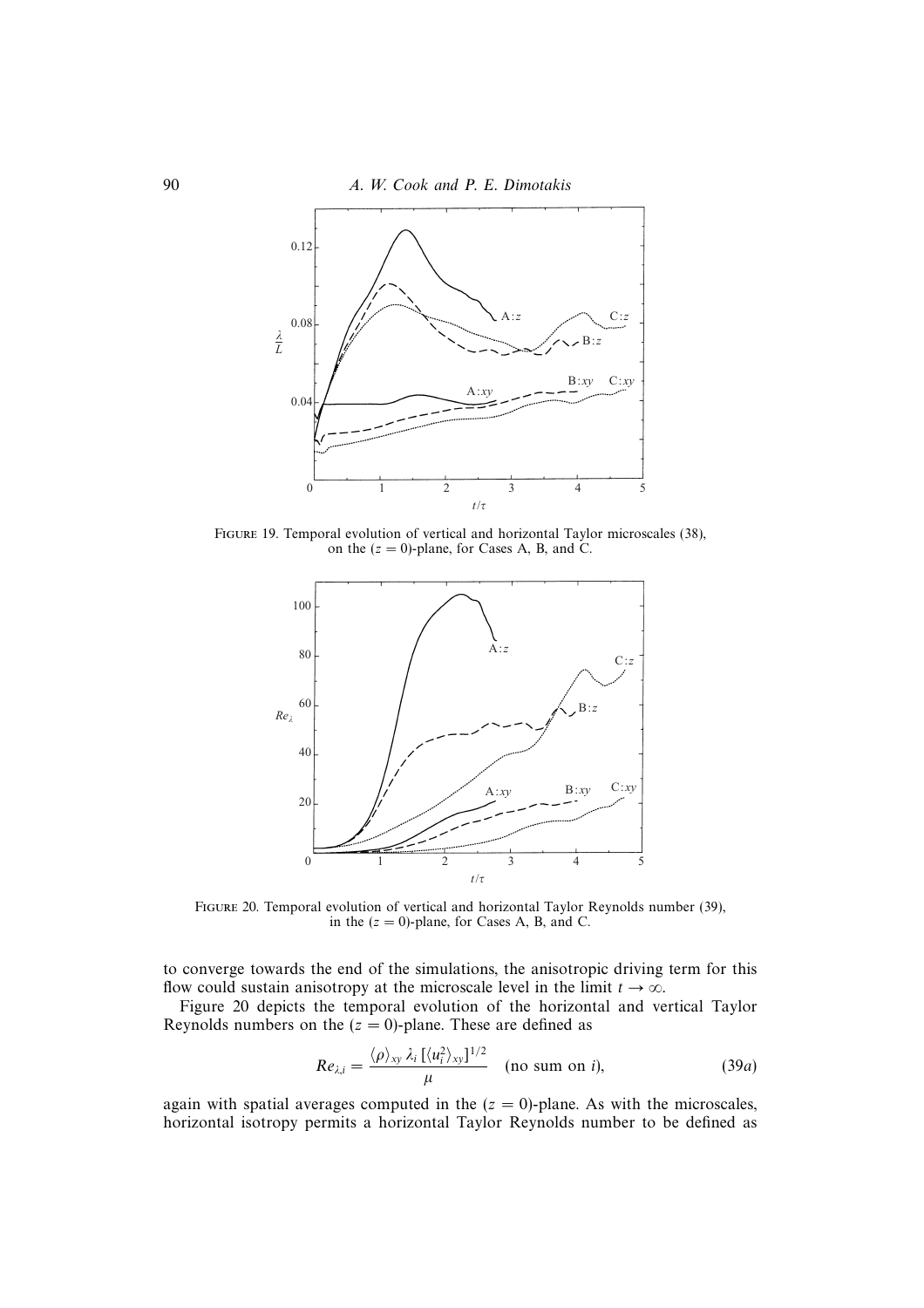

FIGURE 21. Vertical and horizontal Taylor microscales (38), on the  $(z = 0)$  plane, for Cases A, B, and C.

the average of  $Re_{\lambda,x}$  and  $Re_{\lambda,y}$ , i.e.

$$
Re_{\lambda,xy} = \frac{Re_{\lambda,x} + Re_{\lambda,y}}{2}.
$$
 (39b)

The anisotropy in microscales (figure 19) is also manifest in the Taylor Reynolds numbers, which only partially collapse as a function of time.

Figure 21 depicts the evolution of the Taylor microscales, normalized by mixingzone height, for the three cases, to assess the utility of  $h$  as a progress variable. Vertical microscales during the early diffusive-growth stage  $(h/L \leq 0.2)$  are in accord, when scaled in this fashion, for all three cases. Horizontal microscales,  $\lambda_{xy}/h$ , agree remarkably well for  $h/L \ge 0.6$ . The product  $hRe<sub>h</sub><sup>-1/2</sup>$  provides reasonable late-time  $(h/L \ge 0.6)$  scaling for the microscales for Case C, for which  $\lambda_z \approx 3.2 hRe_h^{-1/2}$ , and  $\lambda_{xy} \approx 1.7 hRe_h^{-1/2}$ . The late-time prefactors for Case C of 3.2 and 1.7 for the vertical and horizontal microscales, respectively, bracket experimental values of this quantity in other flows, e.g. a prefactor of 2.3 for microscales on the axis of turbulent jets (Dimotakis 2000, equation (19)). The product  $hRe<sub>h</sub><sup>-1/2</sup>$ , however, does not capture the microscale evolution for Cases A and B.

Figure 22 depicts the Taylor Reynolds numbers as a function of  $h/L$ . As is evident, vertical Taylor Reynolds numbers do not collapse in these coordinates. Conversely, near-perfect collapse is exhibited by the horizontal Taylor Reynolds numbers, over the full range of mixing-zone heights,  $h/L$ , indicating that interior dynamics responsible for the generation of transverse scales are coupled to (and scaled by) outer scales.

## 5. Discussion

Available RTI linear-stability theory does not capture the early-time (diffusive) evolution discussed above, or the onset and growth-rate ranking in the nonlineargrowth regime. A possible reason for this discrepancy is the diffusive growth of the thin initial composition profiles, independently of the initial perturbations. Diffusion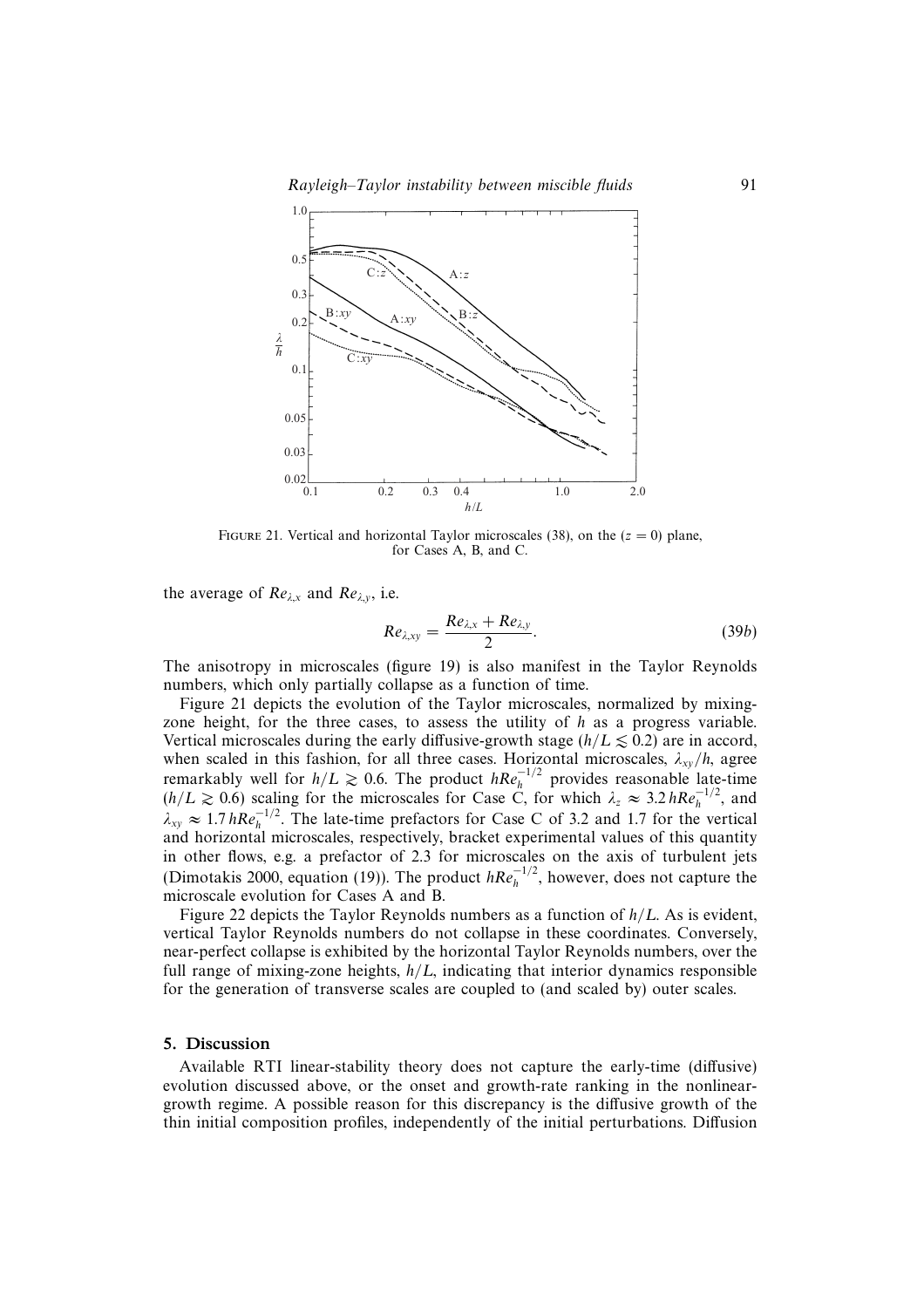

FIGURE 22. Evolution of vertical and horizontal Taylor Reynolds numbers (39), vs.  $h/L$ , in the  $(z = 0)$ -plane, for Cases A, B, and C.

initially dominates and alone is able to predict growth of the overall mole-fraction profile thickness, up to times comparable to the outer-scale time,  $\tau$ , at least for the set of initial perturbations explored in these simulations. RTI between immiscible fluids would not exhibit this early-time diffusive phase and can be expected to behave rather differently.

Near-quadratic (overall) growth is exhibited by the slowest-growing Case C (figure 8), initially seeded by the highest-wavenumber perturbations (figures 1, 2). Even Case C, however, did not exhibit a quadratic advance of individual (bubble/spike) fronts, cf. (1) and figures 6 and 7, i.e. the advance of the two fronts was not represented particularly well by fixed  $\alpha$ . The results suggest a dependence on the number of waves in the initial perturbation field (figure 1) and that the initial seeding for Cases A and B may not have permitted sufficient interactions to take place for quadratic growth to develop. Cases A and B, seeded with lower wavenumber perturbations, exhibited faster growth, with overall growth rates (including Case C) in the order of the initial perturbation waves, i.e.  $k_{c}L$ . Importantly, all three cases achieved self-similar molefraction profiles towards the end of the simulation (figures 9–11), which, however, were different for each case, indicating that while self-similarity may be necessary for quadratic growth it is not sufficient. At least for the set of initial perturbations considered, these results indicate a sensitive dependence of the nonlinear growth stage on initial conditions, even after allowances are made for the limited statistical confidence in conclusions derived from the small ensemble of runs and interactions between structures within each run. RTI flows possess no inherent length scale, other than those imposed by viscosity and diffusion. Perhaps as a consequence, the imprint of initial perturbation wavenumbers is imposed well into their nonlinear growth regime.

Mixing, which depends on small-scale behaviour, exhibits an even greater sensitivity to initial conditions, varying significantly between cases. Case A, which is seeded by the lowest wavenumber perturbations, exhibits the largest unmixedness, consistent with the notion that entrainment and mixing processes occur at opposite ends of the spatial spectrum. Case C, seeded at the highest wavenumbers, may have attained a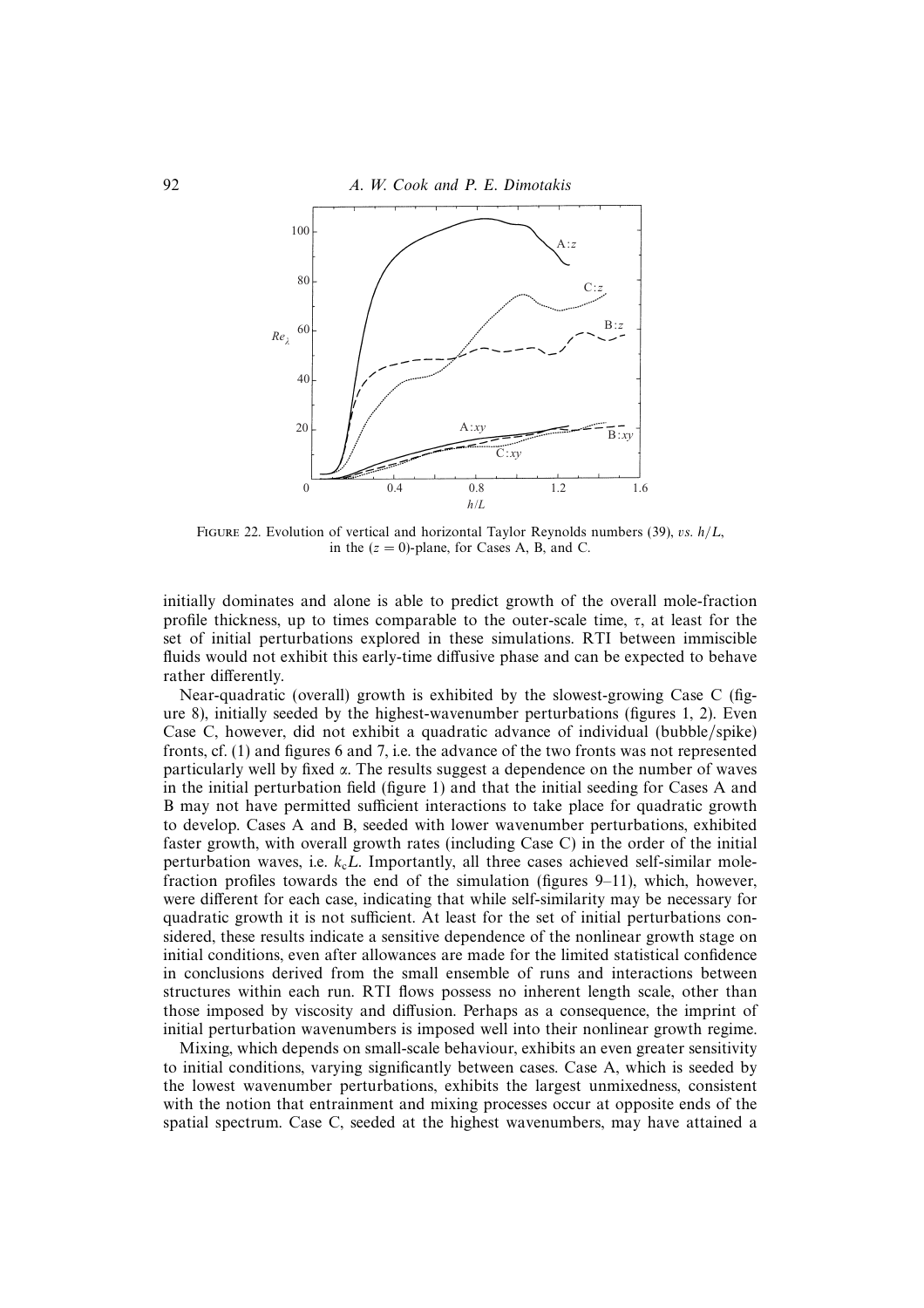quasi-asymptotic mixing level, which, however, is different from the values attained by the other two cases.

An investigation of quasi-asymptotic mixing would require investigations extending beyond the mixing transition. With increasing Reynolds number, this transition is expected when outer and inner (viscous) scales become sufficiently separated for a quasi-inviscid range of scales to be accommodated. Experimental data for many flows indicate weaker Reynolds number effects beyond that transition. This requirement translates to a criterion that outer Reynolds numbers must exceed, approximately,  $1-2 \times 10^4$ , or Taylor Reynolds in excess of 100–140, at a minimum. These are required to generate the high interfacial surface-to-volume ratios needed for good mixing (Dimotakis 1993, 2000). As the outer Reynolds numbers in figures 12 and 13 indicate, such a regime is not attained in the simulations reported here, as also corroborated by the mixing metrics in figures 14 and 16. Nevertheless, mixing and other flow statistics in this simulation appear to have attained values experimentally observed in high Reynolds number flows, such as the chemical-product thickness in gas-phase shear layers and Taylor microscales in turbulent jets, as discussed above.

The coupling between growth and mixing renders RTI mixing-zone evolution potentially dependent on Reynolds number (and Schmidt number). While the maximum Reynolds numbers in these simulations are the highest achieved in DNS of RTI to date they are below the expected mixing-transition values by about a factor of three. Nevertheless, the indications are that the sensitivity of the growth rate to initial conditions will persist to higher Reynolds numbers. Such sensitivity has been reported for turbulent jets, at Reynolds numbers beyond the mixing transition (Miller 1991), as well as high Reynolds number shear layers (Slessor, Bond & Dimotakis 1998). These flows, and perhaps others, exhibit self-similar but non-universal behaviour in their mixing and other attributes.

Microscale statistics reveal substantial anisotropy, even in the interior of the mixing zone, with vertical microscales roughly twice as large as the horizontal microscales, i.e.  $\lambda_z/\lambda_{xy} \approx 2$  for  $t/\tau \ge 1$ . This flow is driven by a directed force field and may exhibit non-isotropic statistics at the microscale level, even at later times.

Each run was executed on 128 CPUs of the ASCI Blue-Pacific (IBM SP2) machine at LLNL. Simulation times, which depend on  $h$ , were, approximately, 200 hours for Case A, 280 hours for Case B, and 300 hours for Case C. The runs required almost 2 months of wall-clock time. The simulations reported here followed an earlier set, which explored various boundary as well as initial conditions, computed at lower resolution and final Reynolds number (Dimotakis *et al.* 1999). Each simulation required 30 GBytes of RAM. Data dump (restart) files required 2 GBytes of disk storage. 109 files were retained for Case A, 155 for Case B, and 169 for C.

# 6. Conclusions

Three RTI cases were investigated, each with different initial conditions, but otherwise identical in every respect. The runs were initialized with wavenumbers below (Case A), comparable to (Case B), and above (Case C) the most unstable wavenumbers predicted by the linear-stability theory (LST) of Duff et al. (1962). The spectral (wavenumber) content for all three initial perturbations is below the diffusive/viscous cutoff predicted by LST. The simulations attained final outer-scale Reynolds numbers,  $Re_h = \bar{\rho} h \dot{h}/\bar{\mu}$ , ranging from 3000 to 3700.

Mixing-zone growth exhibits two well-defined regimes: an initial diffusive-growth stage, followed by a nonlinear-growth stage. During the diffusive-growth stage, mixing-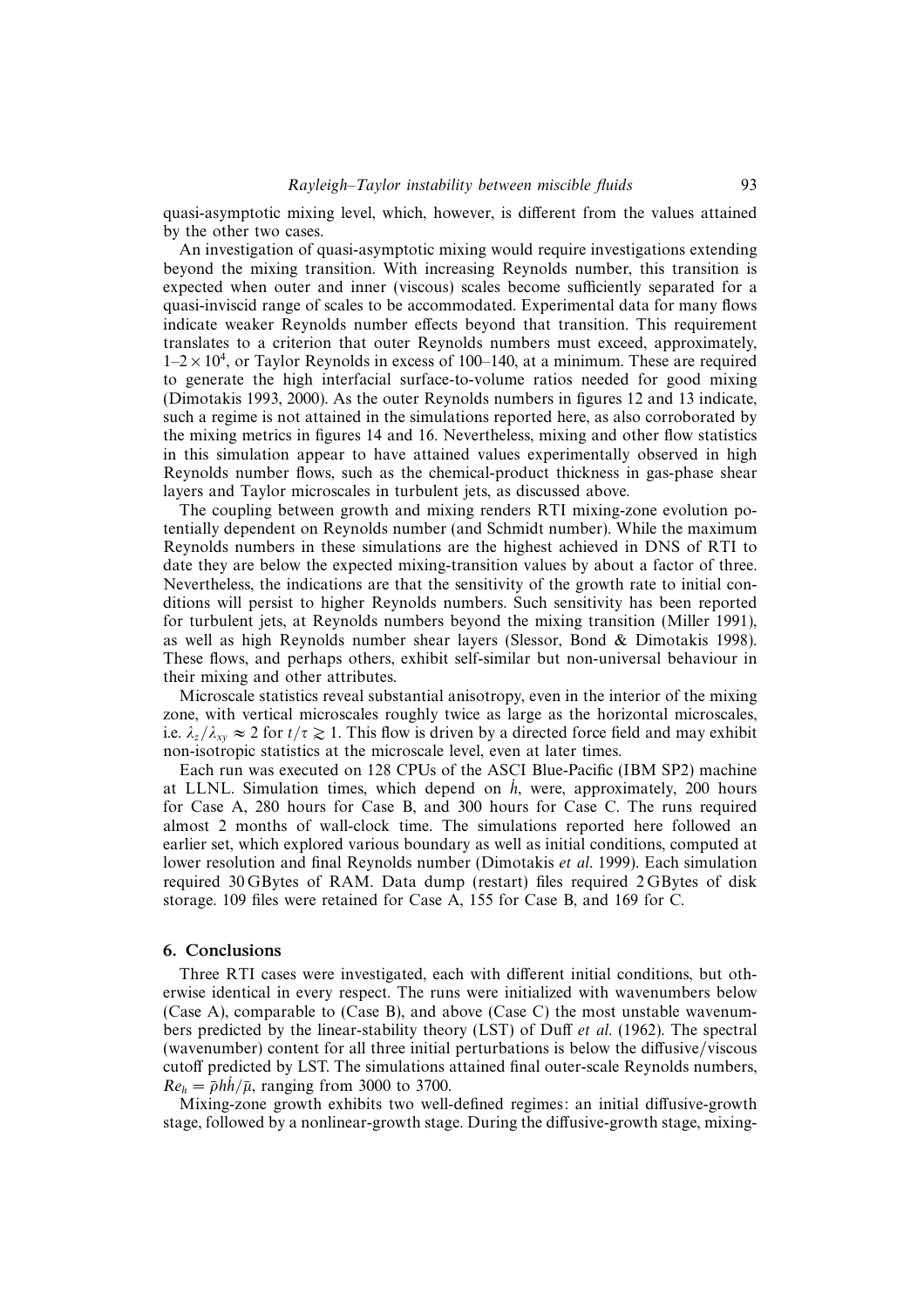zone height evolves as,  $h(t) \approx 6.6 \sqrt{(t + t_0)/Pe}$ , in good agreement with the theoretical prediction corresponding to the 1% points for the error-function solution of the diffusion equation. The end of the diffusive-growth regime differs substantially, however, among cases. Subsequent growth rates exhibit large differences among the cases, ranked in the same order as the onset of nonlinear growth. In particular, Case A (low-k) grows the fastest, Case B (mid-k) is next, with Case C (high-k) the slowest. This is not in the order expected from linear-stability theory. Mixing exhibits an even greater sensitivity to initial conditions, with no obvious scaling nor collapse in any of the three cases. Final Reynolds numbers attained, however, are not high enough to permit inferences about asymptotic-mixing behaviour.

Density-fluctuation spectra computed on the  $(z = 0)$ -plane indicate that the imprint of the initial perturbation spectra is eventually lost. Furthermore, density-fluctuation spectra exhibit good collapse at low wavenumbers in the post-diffusive-growth regime. This is perhaps surprising in view of the persistent influence of the initial conditions on growth and mixing. Taylor microscales and Reynolds numbers also exhibit sensitivity to initial conditions, are non-monotonic in their temporal evolution, and reflect considerable and persistent anisotropy in the flow, at least for the time spanned by these simulations. An important finding is that mixing-zone height,  $h$ , is a better progress and scaling variable than time. In particular, improved collapse occurs if statistics are compared at the same value of  $h$  and if spatial scales are nondimensionalized in terms of h.

These results suggest that further numerical and experimental work is necessary to document the behaviour of this flow at higher Reynolds and Schmidt numbers. The apparent sensitivity to initial conditions renders such a quest particularly challenging. Experiments, already difficult to design with controlled initial and boundary conditions, must include a detailed characterization of the initial perturbation environment in which the Rayleigh–Taylor instability develops.

This work was performed under the auspices of the US Department of Energy by the University of California Lawrence Livermore National Laboratory, under contract No. W–7405–Eng–48, the DOE/Caltech ASCI/ASAP subcontract B341492, and the Air Force Office of Scientific Research Grant Nos. F49620–94–1–0353 and F49620– 98–1–0052. The authors would like to acknowledge advice from R. D. Henderson on the pressure boundary conditions, discussions and assistance with the text by P. L. Miller and D. Pullin, discussions with D. I. Meiron, and assistance with exploratory computer visualization by S. B. Deusch, S. V. Lombeyda, and J. M. Patton based on the results of the earlier runs.

#### Appendix A. Poisson solver

With periodic boundary conditions in x and  $y$ , the Poisson equation can be Fourier transformed to obtain

$$
\mathscr{F}_{xy}\left\{\frac{\partial^2 p}{\partial x^2} + \frac{\partial^2 p}{\partial y^2} + \frac{\partial^2 p}{\partial z^2} = \Omega(x, y, z)\right\} \Rightarrow -k_x^2 \hat{p} - k_y^2 \hat{p} + \hat{p}'' = \hat{\Omega}(k_x, k_y, z),
$$

where  $\hat{p}'' = \frac{\partial^2 \hat{p}}{\partial z^2}$ . Thus (*i* is the z-index of the grid)

$$
\hat{\hat{p}}''_i = \hat{\hat{\Omega}}_i + k^2 \hat{\hat{p}}_i
$$
, with  $k^2 = k_x^2 + k_y^2$ . (A1)

An eighth-order, compact approximation for  $\hat{p}_i^{\prime\prime}$  can be written as (Collatz 1966;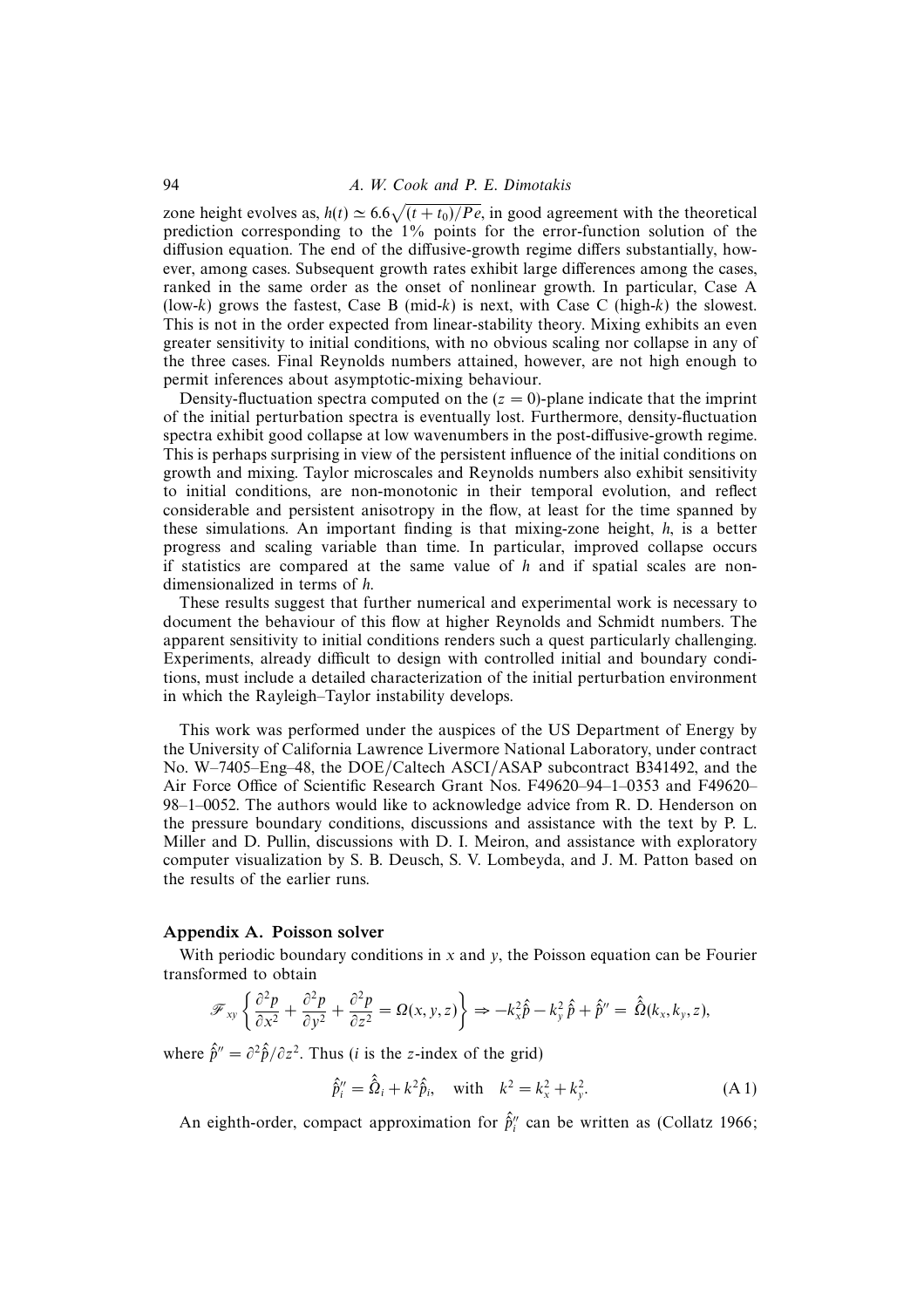Lele 1992),

$$
\beta \hat{p}_{i-2}'' + \alpha \hat{p}_{i-1}'' + \hat{p}_i'' + \alpha \hat{p}_{i+1}'' + \beta \hat{p}_{i+2}''
$$
  
= 
$$
\frac{b}{4\Delta_z^2} (\hat{p}_{i+2} - 2\hat{p}_i + \hat{p}_{i-2}) + \frac{a}{\Delta_z^2} (\hat{p}_{i+1} - 2\hat{p}_i + \hat{p}_{i-1}),
$$
 (A 2)

where  $\Delta_z$  is the grid spacing in z and  $\alpha = 344/1179$ ,  $\beta = 23/2358$ ,  $a = 320/393$ , and  $b = 310/393$ . Inserting (A 1) into (A 2) and collecting the coefficients of  $\hat{p}_i$  yields the pentadiagonal system,

$$
\left[\beta k^2 - \frac{b}{4\Delta_z^2}\right] \hat{p}_{i-2} + \left[\alpha k^2 - \frac{a}{\Delta_z^2}\right] \hat{p}_{i-1} + \left[k^2 + \frac{b}{2\Delta_z^2} + \frac{2a}{\Delta_z^2}\right] \hat{p}_i \n+ \left[\alpha k^2 - \frac{a}{\Delta_z^2}\right] \hat{p}_{i+1} + \left[\beta k^2 - \frac{b}{4\Delta_z^2}\right] \hat{p}_{i+2} \n= -\left[\beta \hat{\Omega}_{i-2} + \alpha \hat{\Omega}_{i-1} + \hat{\Omega}_{i} + \alpha \hat{\Omega}_{i+1} + \beta \hat{\Omega}_{i+2}\right].
$$
\n(A3)

At points neighbouring boundaries, i.e.  $i = 2$  and  $i = N_z - 1$ , where  $N_z$  is the number of z grid points, a fourth-order, compact stencil is used in which  $\alpha = 1/10$ ,  $\beta = 0$ ,  $a = 6/5$  and  $b = 0$ .

The Neumann boundary condition (17), applied at  $i = 1$  and  $i = N_z$ , is implemented via the second-order approximations:

$$
\frac{3}{2\Delta_z}\hat{p}_1 - \frac{2}{\Delta_z}\hat{p}_2 + \frac{1}{2\Delta_z}\hat{p}_3 = -\hat{p}'_1,
$$

$$
-\frac{1}{2\Delta_z}\hat{p}_{N_z-2} + \frac{2}{\Delta_z}\hat{p}_{N_z-1} - \frac{3}{2\Delta_z}\hat{p}_{N_z} = -\hat{p}'_{N_z},
$$

where  $\hat{p}'_1$  and  $\hat{p}'_{N_z}$  are the  $(x, y)$ -transforms of the z-derivatives at the walls.

The pentadiagonal matrix for this linear system is well-conditioned, except for  $k = 0$ , in which case it is singular. This situation arises because, with Neumann conditions at both ends of the domain, the solution for the pressure is non-unique since pressure is only defined within a constant. This can be remedied by specifying the mean pressure on either wall, by replacing one of the boundary conditions with  $\hat{p}_1(k=0)$  = constant, or  $\hat{p}_{N_z}(k=0)$  = constant. The value of the constant is inconsequential in incompressible flow as the momentum equation involves only the gradient of p.

## Appendix B. Resolution considerations

Spatial derivatives are computed using a Fourier spectral method in  $x$  and  $y$  and an eighth-order compact scheme in z. Because the resolving efficiency of finite-difference schemes is less than that of spectral schemes, the grid spacing in z is reduced relative to the spacing in  $x$  and  $y$ , to compensate for this difference. The proper ratio of grid spacings was determined by the following analysis.

Equations (10), (11), and (12) can be cast in the form

$$
\frac{\partial \phi}{\partial t} + \nabla \cdot \mathbf{f} = 0, \tag{B1}
$$

where  $\phi = \phi(x, t)$  is a scalar and  $f = f(x, t)$  is the associated flux vector. Let  $\phi_i(t)$ be a spatially discrete sampling of a continuous, band-limited function  $\bar{\phi}(x, t)$ , i.e.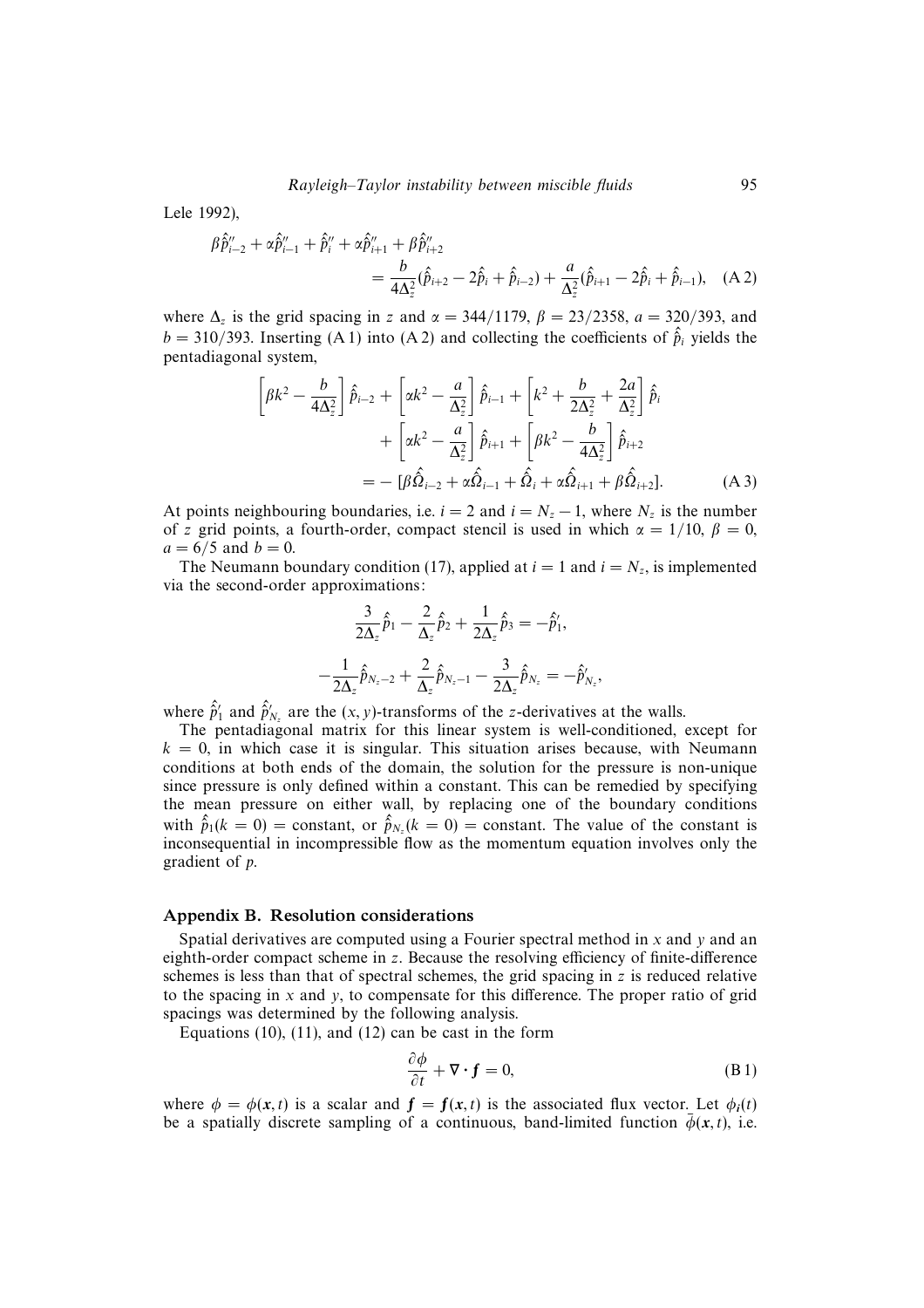$\phi_i(t) = \bar{\phi}(i\Delta, t)$ , where *i* is the integer index vector of an infinite, uniform, Cartesian grid with spacing ∆ between nodes. According to the sampling theorem (Shannon 1949), if  $\bar{\phi}(x, t)$  contains no wavenumbers above the Nyquist frequency,  $k_q = \pi/\Delta$ , the continuous function is completely determined by its samples, i.e.

$$
\bar{\phi}(\mathbf{x},t) = \sum_{i} \phi_i(t) \prod_{j=1}^3 \frac{\sin \left[ \pi(x_j - i_j \Delta)/\Delta \right]}{\pi(x_j - i_j \Delta)/\Delta},\tag{B.2}
$$

where the sum is over each component of *i* (a triple sum), and *j* denotes a particular Cartesian-vector component. Therefore, discrete and continuous band-limited functions contain the same information.

The continuous counterpart of a discrete function can be expressed as a convolution of a raw signal with a filter kernel, subject to certain constraints on the filter (to be derived), i.e.

$$
\bar{\phi}(\mathbf{x},t) = \int_{-\infty}^{\infty} G(|\mathbf{x} - \mathbf{y}|) \phi(\mathbf{y},t) d^3 \mathbf{y} \equiv G * \phi.
$$
 (B3)

The governing equation for  $\bar{\phi}(x, t)$  is derived by applying (B 3) to (B 1), which yields

$$
\frac{\partial \bar{\phi}}{\partial t} = -G * \nabla \cdot \mathbf{f}.
$$
 (B4)

Consider now the spatially discrete analogue of (B 1), i.e.

$$
\frac{\partial \phi_i}{\partial t} = -\nabla_\mathrm{d} \cdot \mathbf{f}_i,\tag{B.5}
$$

where  $\nabla_d$  denotes a finite-difference approximation to the divergence operator. In order for  $\phi_i$  and  $\bar{\phi}$  to evolve in the same manner, the right-hand sides of (B4) and (B5) must be equivalent. Since  $(B 4)$  is continuous and  $(B 5)$  is discrete, comparison is made by taking continuous and discrete Fourier transforms of (B 4) and (B 5), respectively, both of which yield continuous functions in wavenumber space. Consistency between (B 4) and (B 5) requires

$$
\mathscr{F}\{G*\nabla \cdot \mathbf{f}\} = \mathscr{F}_d\{\nabla_d \cdot \mathbf{f}_i\},\tag{B6}
$$

where  $\mathcal{F}\{\cdot\}$  and  $\mathcal{F}_d\{\cdot\}$  denote the continuous and discrete Fourier transforms, respectively.

Evaluation of the left-hand side of (B 6) is straightforward. The right-hand side can be evaluated using the modified-wavenumber concept (Vichnevetsky & Bowles 1982). The result is

$$
ik_j\widehat{f}_j\widehat{G}(k) = \begin{cases} i\widetilde{k}_j\widehat{f}_j & \text{for } k \le k_q \\ 0 & \text{for } k > k_q, \end{cases}
$$
 (B 7)

where  $\tilde{k}_i$  is a modified wavenumber (to be computed for a given finite-difference scheme) and  $k = (k_j k_j)^{1/2}$  is the wavevector magnitude. The directional indices (j subscripts) will now be dropped for notational simplicity. This is allowed since the filtering operation is orthogonal, i.e. the filter can be directionally split and applied sequentially in each direction. From  $(B 7)$ , the transfer function of the filter must satisfy (Salvetti & Beux 1998)

$$
\widehat{G}(k) = \begin{cases} \tilde{k}/k & \text{for } k \le k_q \\ 0 & \text{for } k > k_q. \end{cases}
$$
 (B8)

To evaluate  $\tilde{k}$  for a given finite-difference scheme, let l and m be integer indices in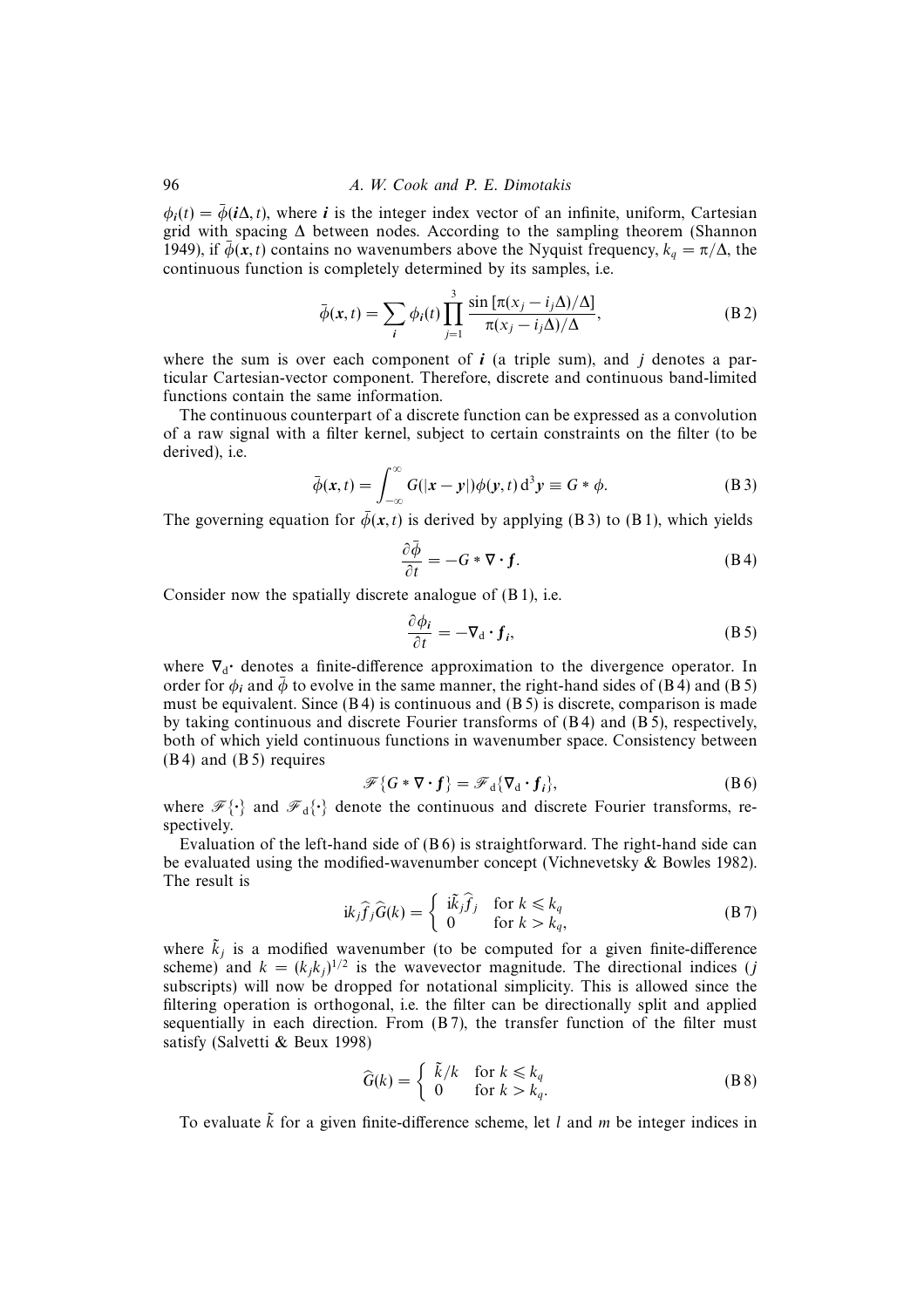Rayleigh–Taylor instability between miscible fluids 97



Figure 23. Implicit filters of spectral and compact derivatives.

the j-direction of the grid. From the Shifting Theorem, the discrete Fourier transform of  $f_{l+m}$  is

$$
\widehat{f}_{l+m} = \exp\left(ikm\Delta\right)\widehat{f}_l. \tag{B9}
$$

The modified wavenumber for compact finite-difference approximations of the form

$$
\beta f'_{l-2} + \alpha f'_{l-1} + f'_{l} + \alpha f'_{l+1} + \beta f'_{l+2}
$$
  
=  $\frac{c}{6\Delta}(f_{l+3} - f_{l-3}) + \frac{b}{4\Delta}(f_{l+2} - f_{l-2}) + \frac{a}{2\Delta}(f_{l+1} - f_{l-1})$  (B 10)

is obtained by taking the discrete Fourier transform of  $(B 10)$  and applying  $(B 9)$ . The result is

$$
\{1 + \alpha \left[\exp\left(ik\Delta\right) + \exp\left(-ik\Delta\right)\right] + \beta \left[\exp\left(i2k\Delta\right) + \exp\left(-i2k\Delta\right)\right]\} \hat{f}'_l
$$
  
= 
$$
\left\{\frac{c}{6\Delta} \left[\exp\left(i3k\Delta\right) - \exp\left(-i3k\Delta\right)\right] + \frac{b}{4\Delta} \left[\exp\left(i2k\Delta\right) - \exp\left(-i2k\Delta\right)\right] \right.
$$
  
+ 
$$
\frac{a}{2\Delta} \left[\exp\left(ik\Delta\right) - \exp\left(-ik\Delta\right)\right] \hat{f}_l,
$$
 (B 11)

and hence (Lele 1992)

$$
\tilde{k} = \frac{\hat{f}_l'}{\hat{i}\hat{f}_l} = \frac{a\sin(k\Delta) + (b/2)\sin(2k\Delta) + (c/3)\sin(3k\Delta)}{\Delta[1 + 2\alpha\cos(k\Delta) + 2\beta\cos(2k\Delta)]}.
$$
\n(B12)

For a simulation to qualify as a DNS, we must have  $\bar{\phi}(x, t) = \phi(x, t)$ , to a very close approximation. The viscous-stress tensor and the Fickian diffusion term in the governing equations must suffice to damp out all fluctuations outside the band of well-resolved wavenumbers. The maximum Reynolds number that can be achieved in a DNS is directly related to the width of this band of resolved wavenumbers.

The implicit filters for the spectral and eighth-order compact schemes are plotted in figure 23. By decreasing the grid spacing by  $8/13$ , the band of well-resolved wavenumbers for the compact scheme becomes nearly equal to that of the spectral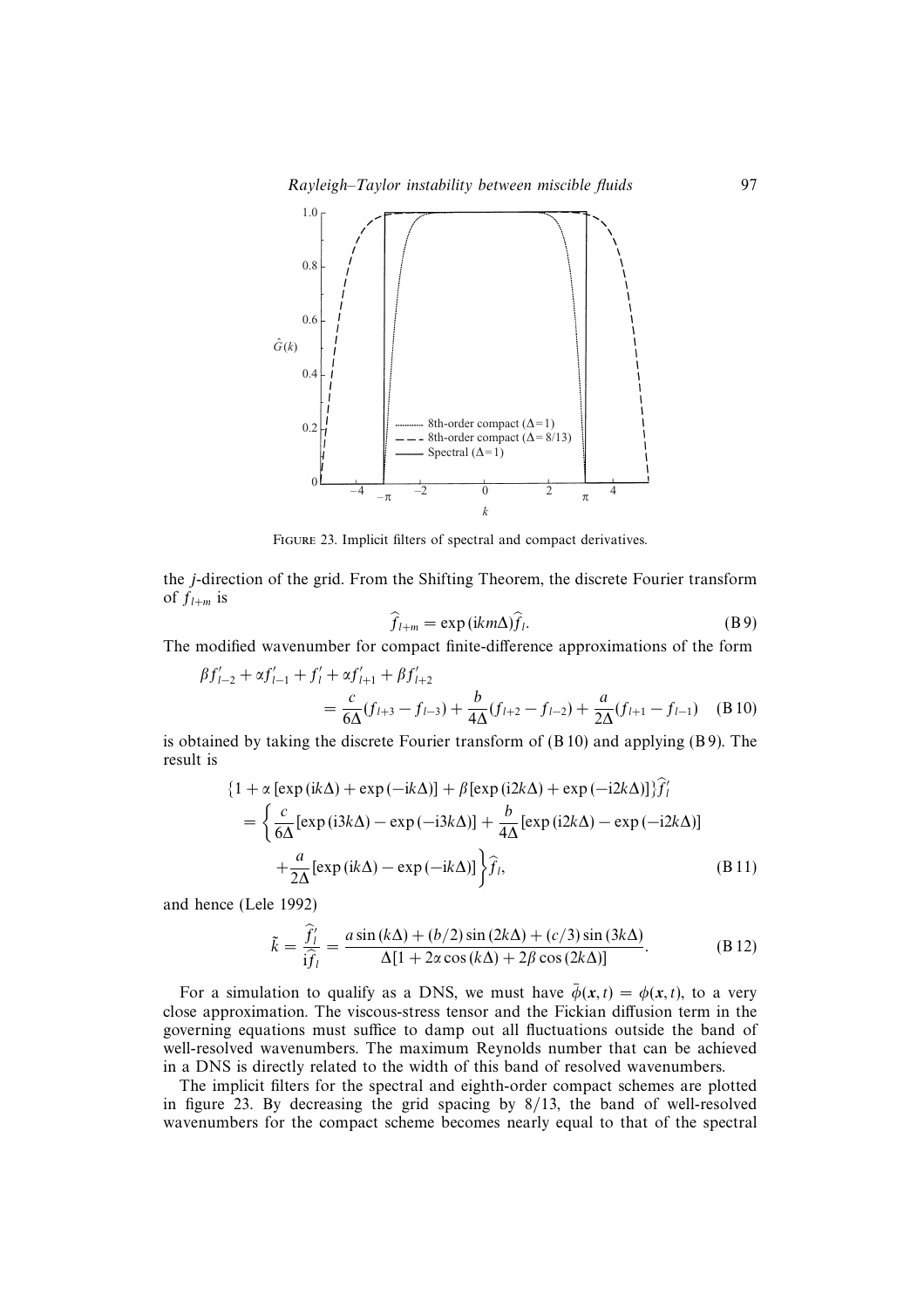scheme. In this fashion, the Nyquist wavenumber is resolved to within 1%, i.e.  $G(k = \pi; \Delta = 8/13) = 0.991$ .

#### REFERENCES

- ANDREWS, M. J.  $&$  Spalding, D. B. 1990 A simple experiment to investigate two-dimensional mixing by Rayleigh–Taylor instability. Phys. Fluids A **2**, 922–927.
- Annuchina, N. N., Kucherenko, Yu. A., Neuvazhaev, V. E., Ogibina, V. N., Shibarshov, L. I. & Yakovlev, V. G. 1978 Turbulent mixing at an accelerating interface between liquids of different densities. Izv. Akad. Nauk. SSSR, Mekh Zhidk Gaza **6**, 157–160.
- Chandrasekhar, S. 1955 The character of the equilibrium of an incompressible heavy viscous fluid of variable density. Proc. Camb. Phil. Soc. **51**, 162–178.
- CHANDRASEKHAR, S. 1961 Hydrodynamic and Hydromagnetic Stability. Clarendon.
- Collatz, L. 1966 The Numerical Treatment of Differential Equations. Springer.
- DALZIEL, S. B., LINDEN, P. F. & YOUNGS, D. L. 1999 Self-similarity and internal structure of turbulence induced by Rayleigh-Taylor instability. J. Fluid Mech. **399**, 1–48.
- DIMONTE, G. & SCHNEIDER, M. 2000 Density ratio dependence of Rayleigh-Taylor mixing for sustained and impulsive acceleration histories. Phys. Fluids **12**, 304–321.
- Dimotakis, P. E. 1991 Turbulent free shear layer mixing and combustion. High Speed Flight Propulsion Systems. Progress in Astronautics and Aeronautics, vol. 137, Ch. 5, pp. 265–340.
- Dimotakis, P. E. 1993 Some issues on turbulent mixing and turbulence. GALCIT Rep. FM93–1a.
- Dimotakis, P. E. 2000 The mixing transition in turbulence. J. Fluid Mech. **409**, 69–97.
- Dimotakis, P. E., Catrakis, H. J., Cook, A. W. & Patton, J. M. 1999 On the geometry of twodimensional slices of irregular level sets in turbulent flows. Second Monte-Verita Colloquium on Fundamental Problematic Issues in Turbulence, 22–28 March 1998, Ascona, Switzerland. Published in Trends in Mathematics, pp. 405–418. Birkhäuser.
- Duff, R. E., Harlow, F. H. & Hirt, C. W. 1962 Effects of diffusion on interface instability between gases. Phys. Fluids **5**, 417–425.
- Durfun, D. R. 1991 The third-order Adams-Bashforth method: an attractive alternative to leapfrog time differencing. Mon. Weath. Rev. **119**, 702–720.
- Kucherenko, Y. A., Balabin, S. I., Cherret, R. & Haas, J. F. 1997 Experimental investigation into internal properties of Rayleigh-Taylor turbulence. Lasers and Particle Beams **15**, 25–31.
- Lele, S. K. 1992 Compact finite difference schemes with spectral-like resolution. J. Comput. Phys. **103**, 16–42.
- LINDEN, P. F., REDONDO, J. M. & YOUNGS, D. I. 1994 Molecular mixing in Rayleigh-Taylor instability. J. Fluid Mech. **265**, 97–124.
- Matsuno, T. 1966 Numerical integrations of the primitive equations by a simulated backward difference method. J. Met. Soc. Japan (2) **44**, 76–84.
- Meshkov, E. E. 1969 Instability of the interface of two gases accelerated by a shock wave. Sov. Fluid Dyn. **4**, 101.
- Miller, P. L. 1991 Mixing in high Schmidt number turbulent jets. PhD thesis, California Institute of Technology.
- Nomura, K. K. & Elghobashi, S. E. 1993 The structure of inhomogeneous turbulence in variable density nonpremixed flames. Theor. Comput. Fluid Dyn. **5**, 153–175.
- RAYLEIGH, LORD 1883 Investigation of the character of the equilibrium of an incompressible heavy fluid of variable density. Proc. Lond. Math. Soc. **14**, 170–177.
- Read, K. I. 1984 Experimental investigation of turbulent mixing by Rayleigh-Taylor instability. Physica D **12**, 45–58.
- RICHTMYER, R. D. 1960 Taylor instability in shock acceleration of compressible fluids. Commun. Pure Appl. Maths **8**, 297
- SALVETTI, M. V. & BEUX, F. 1998 The effect of the numerical scheme on the subgrid-scale term in large-eddy simulation. Phys. Fluids **10**, 3029–3022.
- SANDOVAL, D. L. 1995 The dynamics of variable-density turbulence. PhD thesis, University of Washington.
- Shannon, C. E. 1949 Communication in the presence of noise. Proc. IRE **37**, 10–21.
- Sharp, D. H. 1984 An overview of Rayleigh-Taylor instability. Physica D **12**, 3–18.